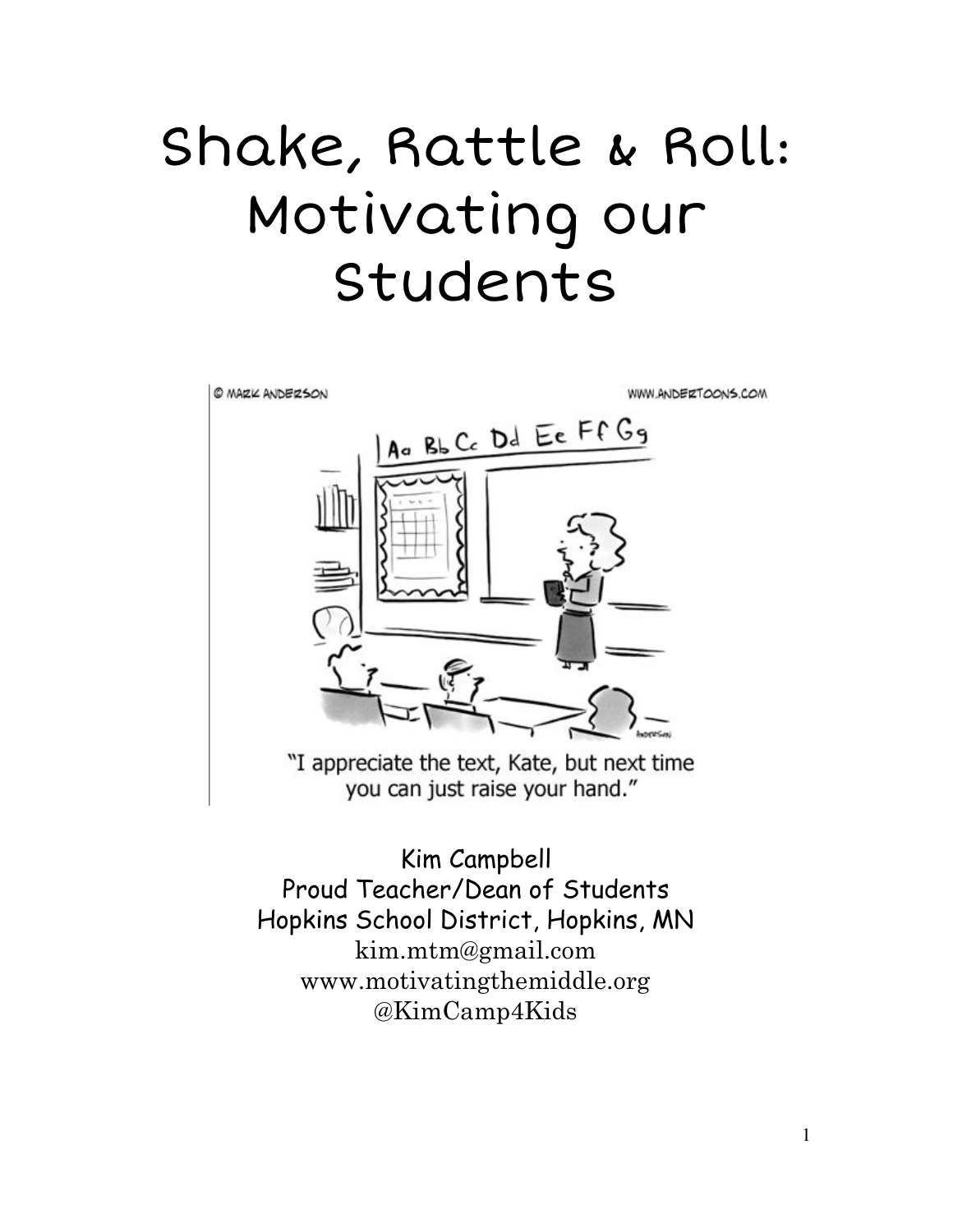### **Do you have high behavior expectations for all your students?** Copyright Kim Campbell, Motivating the Middle

On a scale of 0-5, rate yourself on completing the following tasks. 0 = this is not a part of your classroom. 5 = this is always a part of your classroom.

- 1. \_\_\_\_\_ I start class on time. Bell rings and I am ready to begin class. (I send a clear message that this class is so important that we start on time)
- 2. \_\_\_\_\_ I redirect students who blurt, talk when someone else is, or speak in a tone that would be considered disrespectful. (Nonverbal, Verbal Warning, Consequence)
- 3. \_\_\_\_\_ I do not use "sh" to quiet or redirect class. Instead I use the student's name, proximity, and "I need" statements.
- 4. \_\_\_\_\_ I teach appropriate behavior instead of using, "knock it off," "stop that." (For example, eyes on me, pencils down, mouths closed, knees facing me)
- 5. \_\_\_\_\_ I am deliberate in building relationships with all my students. (For example, greet students at door, smile, laugh, share personal tidbits, ask students about things they have shared)
- 6. \_\_\_\_\_ I walk around the classroom, monitoring students as they work in groups or work independently.
- 7. \_\_\_\_\_ I recognize that managing a classroom is my number one priority, and I am willing to make changes to ensure all students have an opportunity to learn.
- 8. \_\_\_\_\_ I do not allow students to sleep in my class and redirect when necessary.
- 9. \_\_\_\_\_ I recognize that students of all ages need to move around at times during the lesson. (Research says, students can only listen for as many minutes as their age)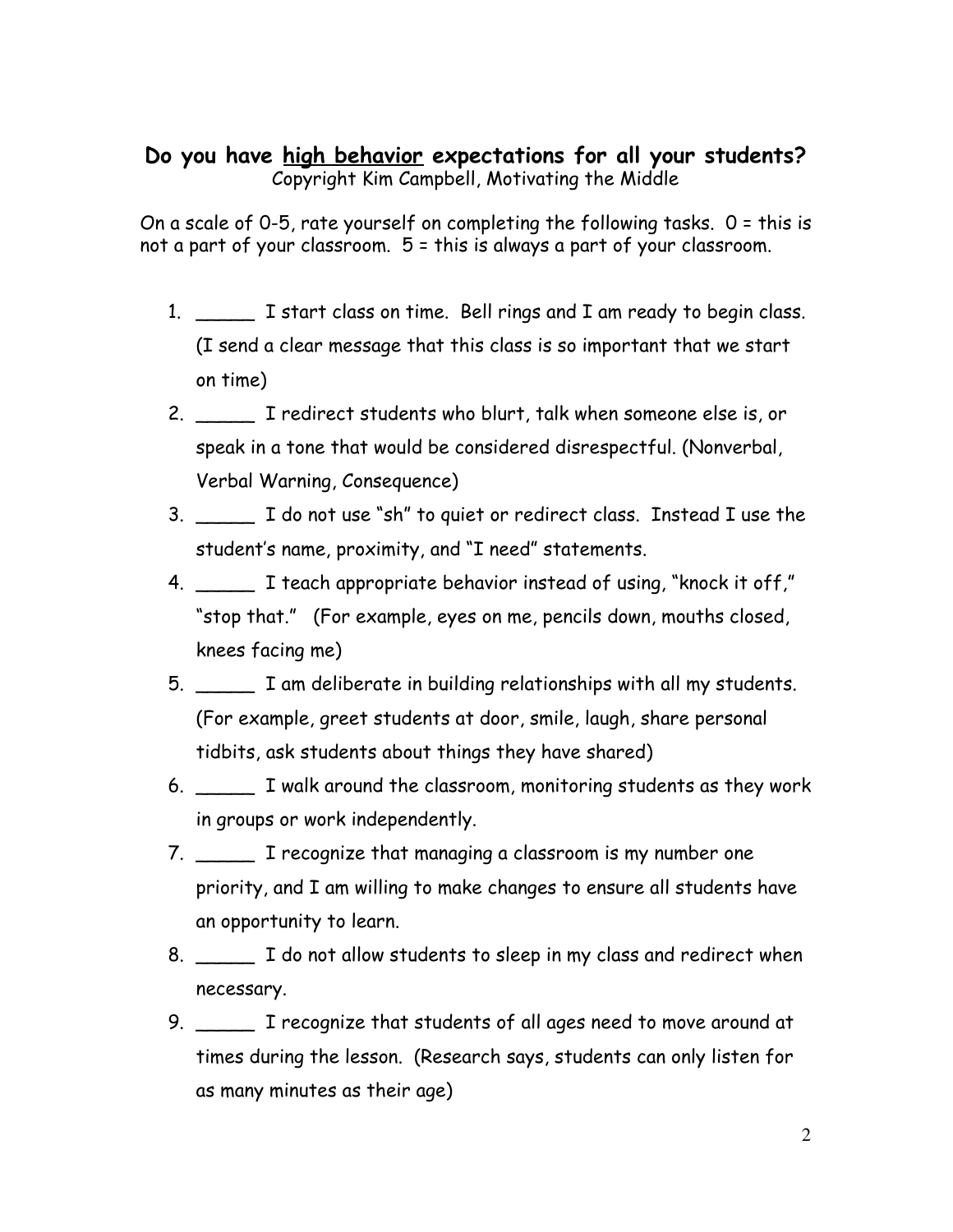- 10. \_\_\_\_\_ I avoid power struggles with students. I choose my battles wisely. I use "You can do \_\_\_\_\_\_\_\_\_ now, or if not, \_\_\_\_\_\_\_ is going to happen."
- 11. \_\_\_\_\_\_ I give kids a chance to get it right, before I move into my progression of discipline (moving seats….step out into the hall, etc.)
- 12. \_\_\_\_\_ I am willing to discuss classroom issues with my colleagues to gather advice, support, and encouragement.
- 13. I follow through with what I say I am going to do with my students and colleagues.
- 14. The create ways to involve and communicate with the parents of my students. (For example, a weekly email, monthly newsletter, parent volunteers)
- 15. \_\_\_\_\_ I follow-up with the student when a major discipline issue has happened and I have had to send the student to the office, etc. (This way the student knows that you still care and want them to be in your class)

## **How Having Low Expectations Can Be Detrimental**

Adapted and modified from Asa G. Hillard, III

Research has shown that many teachers…..

- Have a tendency to demand less from low-expectation students than from high-achieving students.
- Have a tendency to give less wait time when a low-expectation student is answering a question.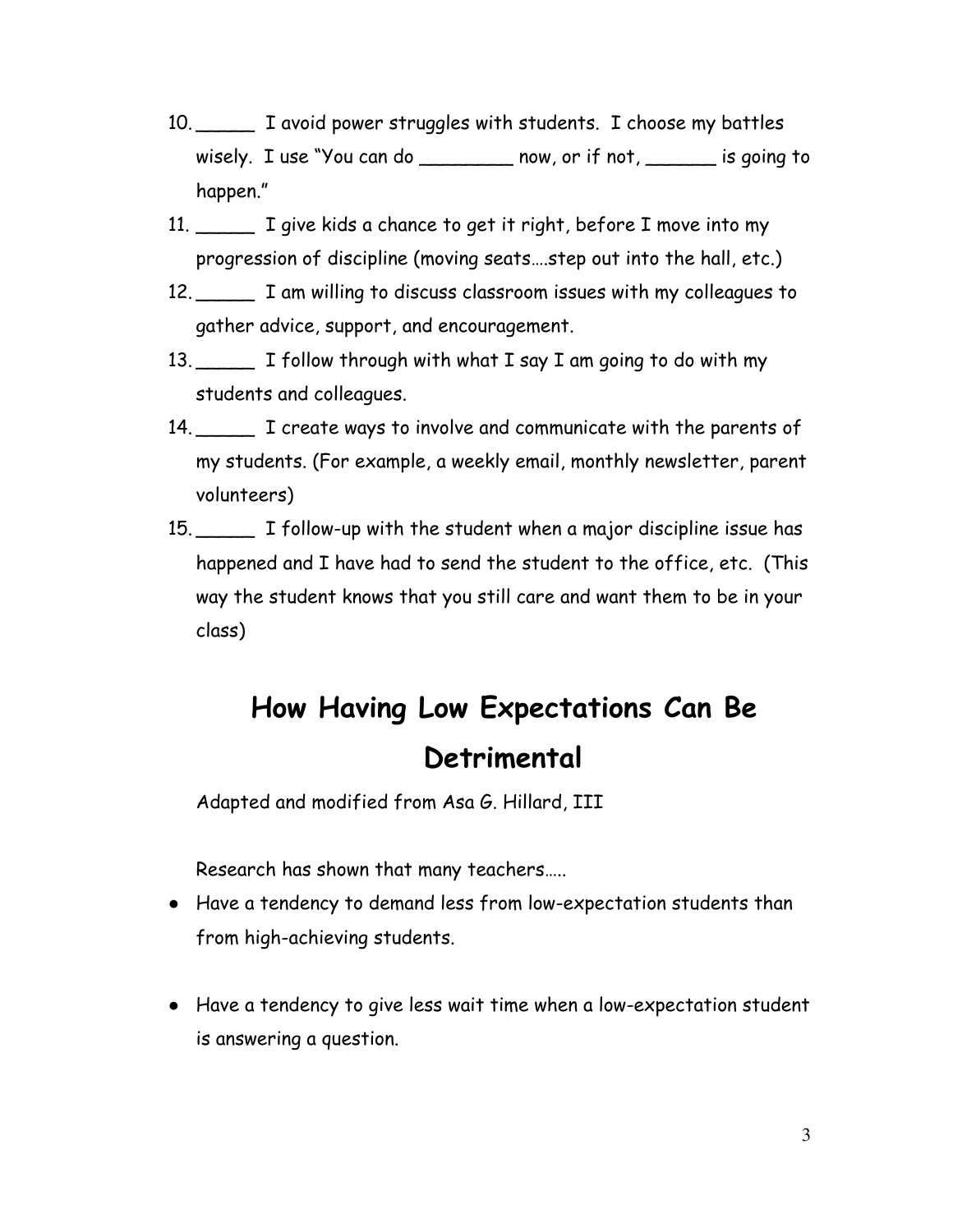- Have a tendency to give a low-expectation student the answer or call on someone else rather than repeat the question, provide clues, or ask a new question.
- Have a tendency to accept more incorrect responses from low-expectation students.
- Have a tendency to pay less attention to low-expectation students and interact with them less frequently.
- Have a tendency to call on low-expectation students less often.
- Have a tendency to sit low-expectation students further away from the teacher.
- Have a tendency when grading assessments to give high-achieving students, but not low-expectation students the benefit of the doubt in borderline cases.

#### **Culturally responsive teachers have a tendency to….**

- Use games, simulations, community building activities to get students to "buy" into their classroom, which many times leads to "choosing" academic excellence.
- Allow students' home language to be incorporated into the classroom (In other words allow students to review concepts in their native language).
- Discuss issues in class that students find meaningful. (Current Events)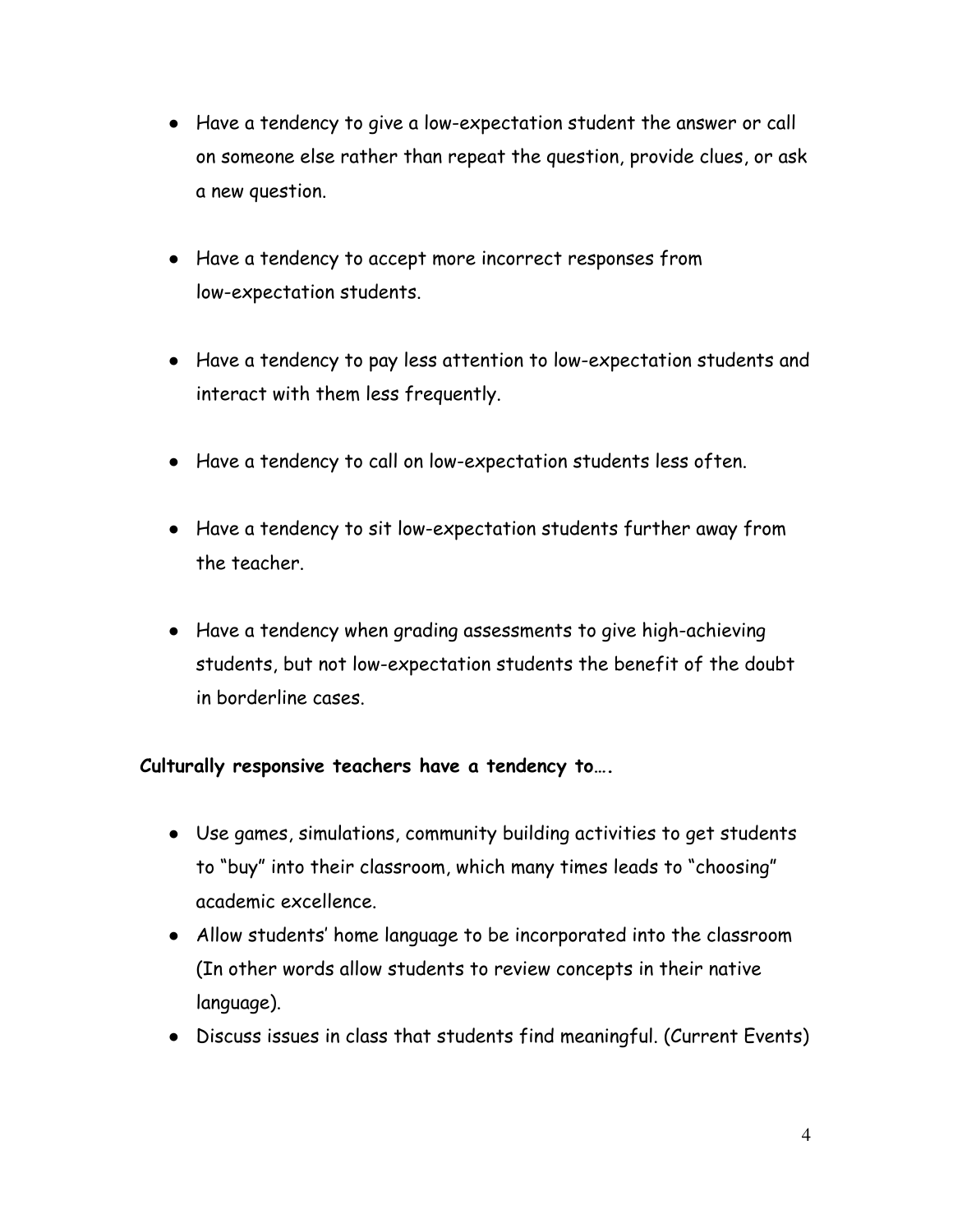- Involve the parents. (Bring in volunteers, email parents, create newsletter)
- Be passionate about their subject area.
- Create positive relationships with their students.
- Have high expectations with HIGH support for ALL students.
- Learn about trauma and poverty
- Make sure their classroom has pictures that represent their students.
- Be aware of the influence of his/her own culture within the classroom.
- Recognize that NOT all students have access to the same resources at home to create and deliver quality projects. (For example, color printer, binders, etc.)

## **Top 10 Strategies to Help Cooperative Groups Succeed & Accomplish Their Goals**

Developed and Modified by Kim Campbell

- 1. **Create a rubric that includes a behavior component.**
- For example:
	- \_\_\_\_\_ Student remains with group at all times.
	- \_\_\_\_\_ Student is on task at all times.
	- \_\_\_\_\_ Student followed instructions and did not ask questions already discussed or presented in class.

**2. Give immediate feedback regarding group behavior the next day or the same day if possible.**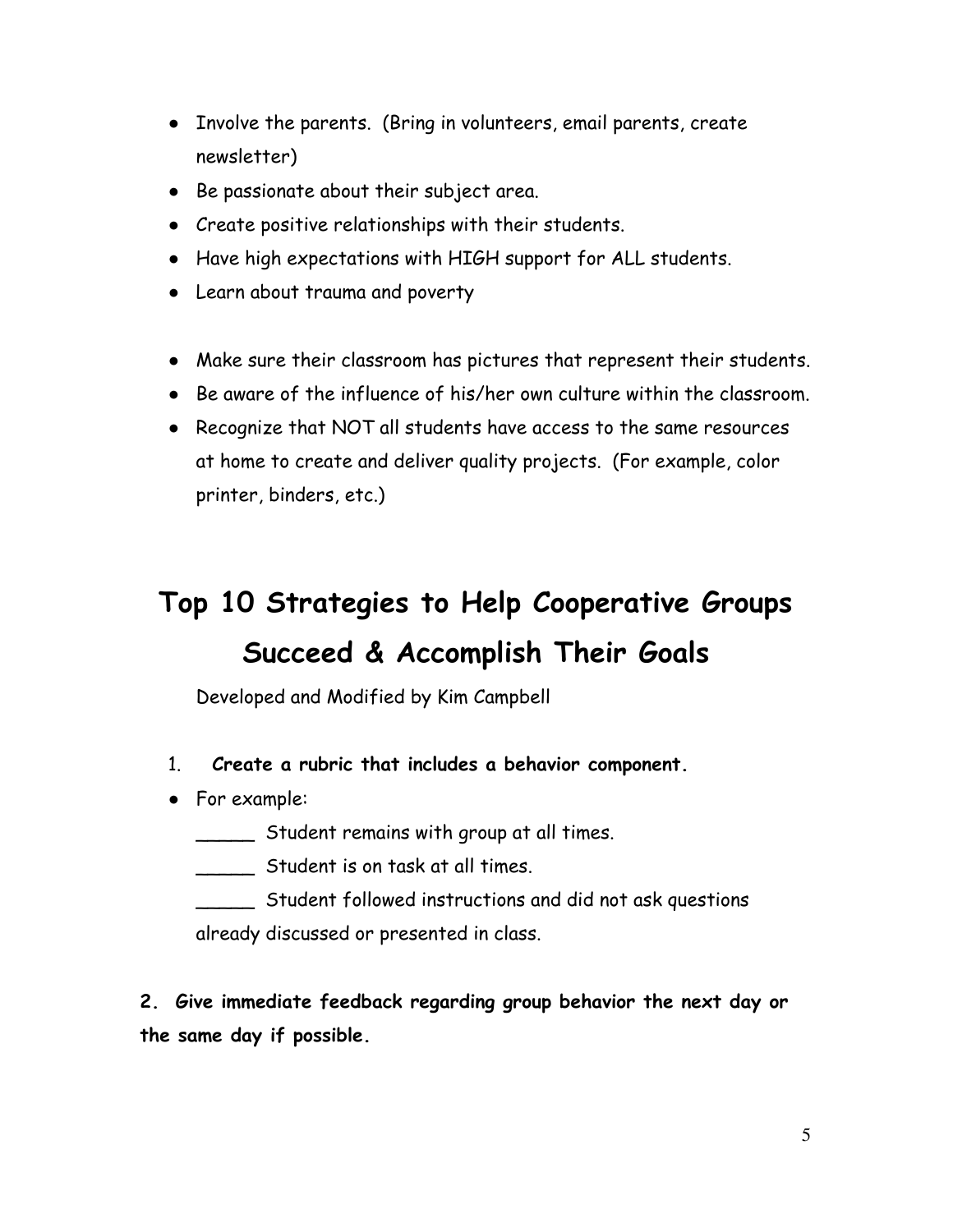- Students need to be taught how to function in a group and clearly need to understand your expectations.
- Immediate feedback allows students an opportunity to change their behavior and earn points back the next day.

### **3. Constantly monitor group behavior.**

○ You can NOT sit at your desk while students are working in groups. You need to be visible and constantly reminding students what your expectations are while they are in groups.

### **4. Directions should be verbal and written.**

- Verbal directions should be NO longer than 1 minute.
- You must include written directions for students to refer to.
- $\circ$  Put directions into a list. (Boys work much better with a list)
- Deduct points if group asks any question that was either written or said in the verbal portion of the directions.

### **5. Use a variety of ways to report out, rather than each group presenting.**

○ Use carousel, teacher circulating asking questions, scavenger hunt, etc.

### **6. Explain that you will not answer group question unless all members of the group have their hand up.**

- This eliminates group members not relying on each other to figure out the answer.
- **7. Have individual accountability/group accountability within the group.**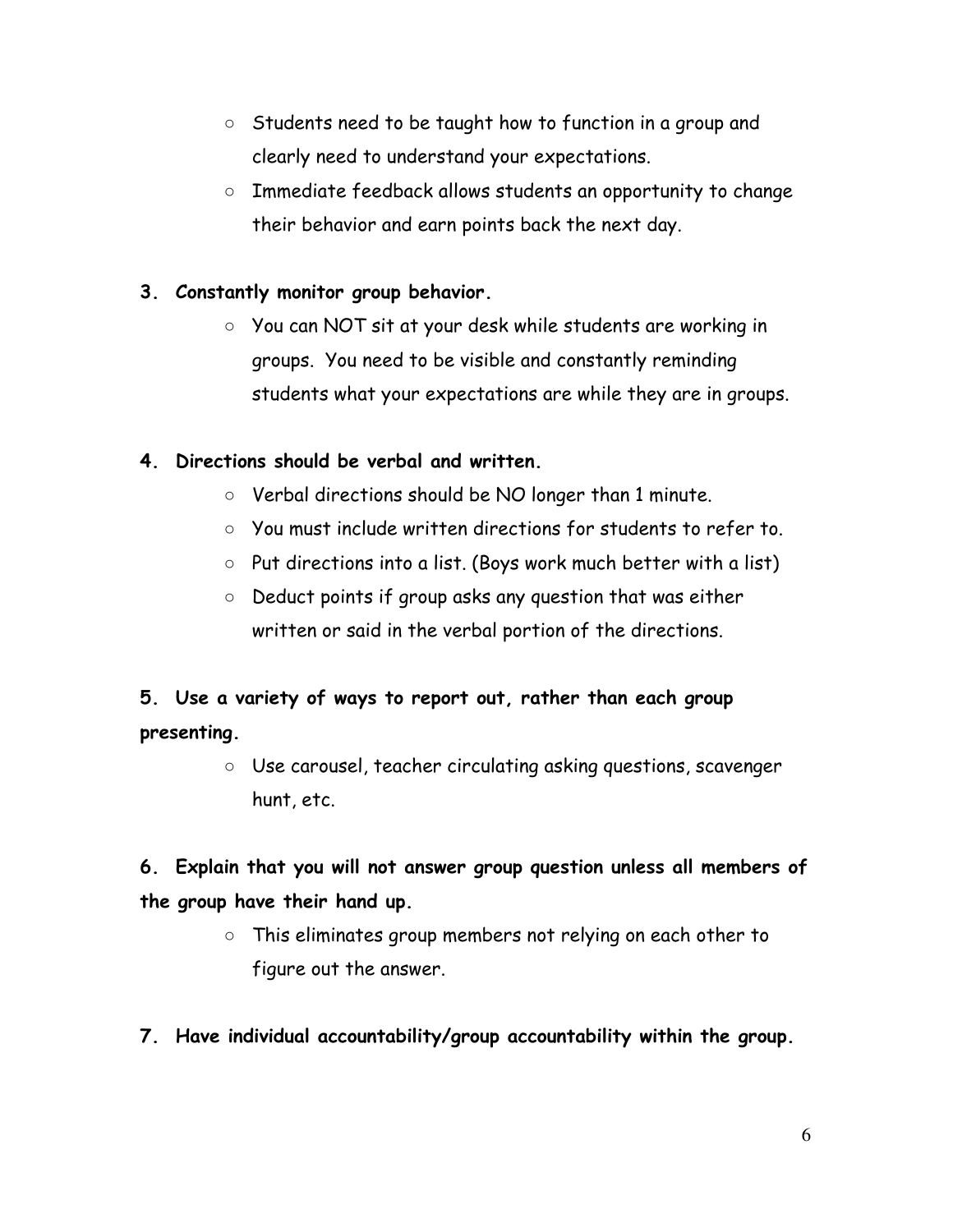- Each member of the group must have a responsibility that can be assessed by you as the teacher.
- For example: member 1: present, member 2: write paragraph, member 3: create PowerPoint
- $\circ$  Group accountability could focus on how well they did what was expected.

### **8. Make sure groups face each other.**

- Need to teach students how to function in a group.
- Group members MUST be in a circle. Knee to knee...eye to eye.
- Initially avoid students sitting on the floor until students learn how to be in groups.
- Practice good listening skills by doing activities with partners, such as TAP (Think Aloud Problem Solve).

### **9. Create groups NO larger than 3!!**

○ Anymore than 3 and there is not enough for each to do within the group.

### **10. Take the time to create the groups.**

- Time upfront to create the group helps tremendously in every aspect of group dynamics.
- If you allow students to choose, some students will not have a group or partner and that creates disengagement.
- Forces students to work with those students they do not know as well…builds relationships and community within your class.
- Cluster your groups: Gifted with gifted, homogenous, heterogeneous, etc.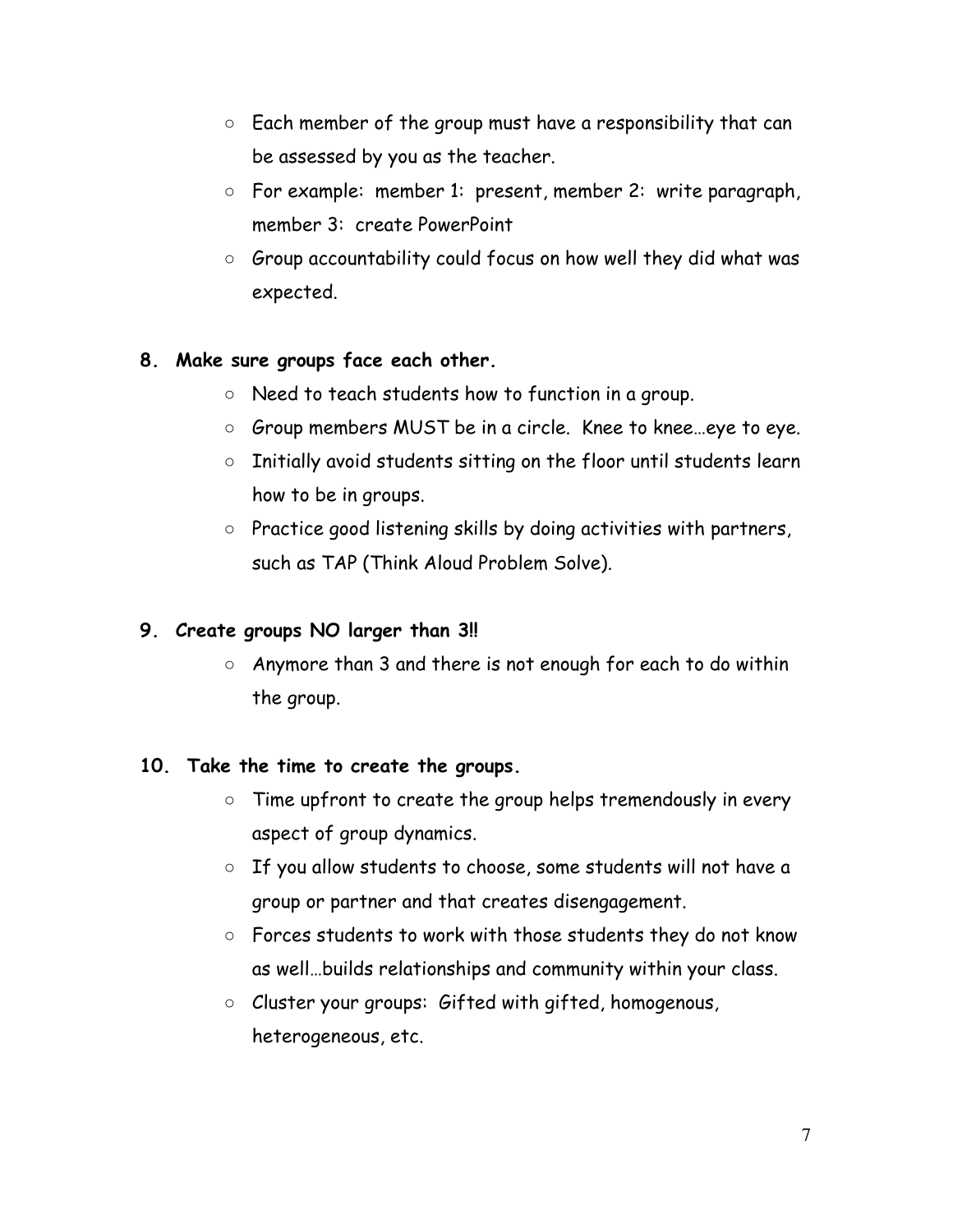Most students need and want to work with their peers, however they need to be taught how to function as a student within those groups. Taking the time to teach students how to work in a group will help make your class more engaging, less disruptive, and most importantly, more productive.

| <b>Behavior Rubric</b><br>Name:                                              | Class Period: |
|------------------------------------------------------------------------------|---------------|
| I did not blurt. (3 pts)                                                     |               |
| I did not talk when someone else was talking. (3pts)                         |               |
| I did not get out of my seat unless directed by the teacher. (3pts)          |               |
| Total                                                                        |               |
| Comments: If you received 6 points or less please give write down your phone |               |

number: \_\_\_\_\_\_\_\_\_\_\_\_\_\_\_\_\_\_\_\_\_\_\_\_\_\_\_\_\_\_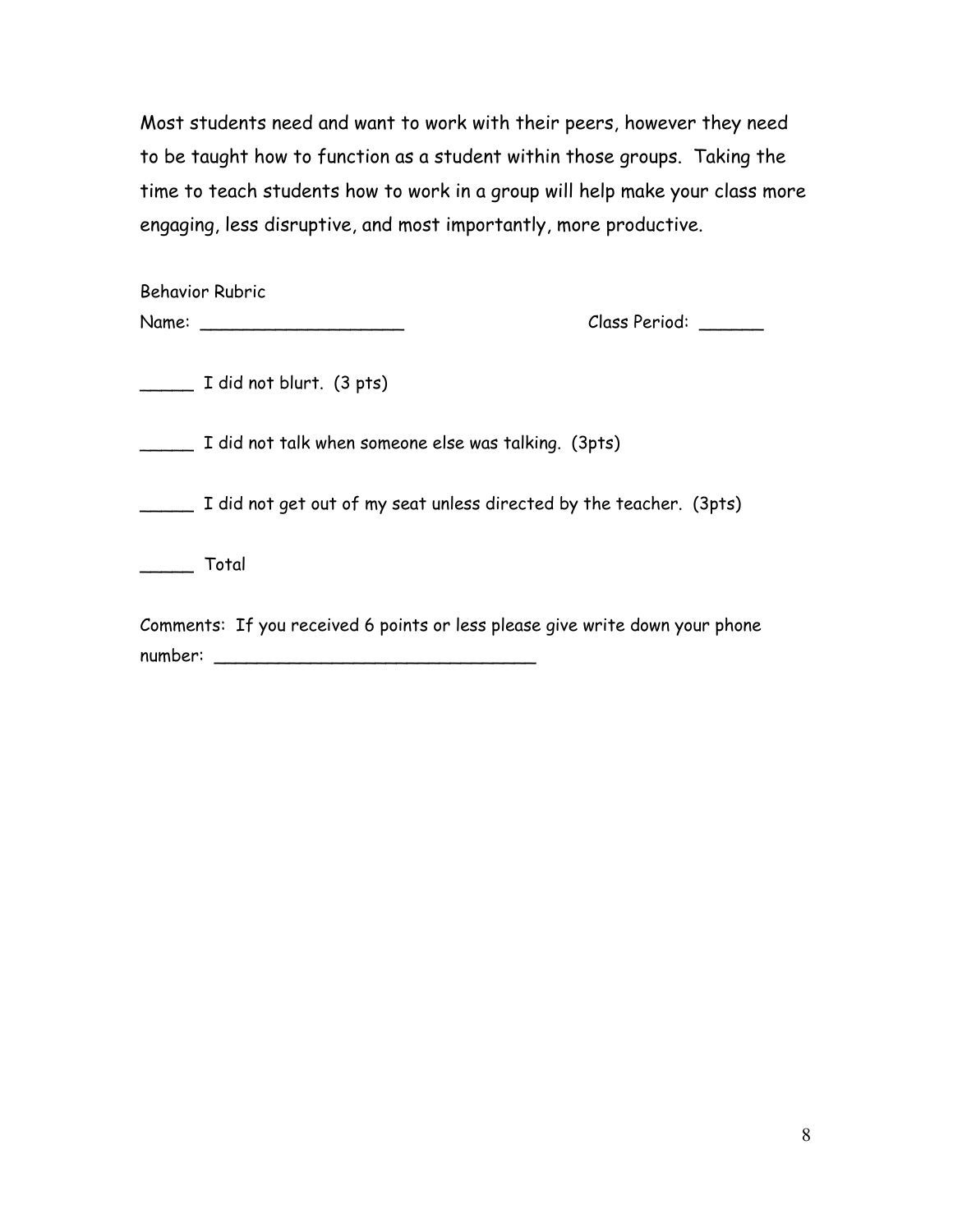### **Quick Stats on Boys**

- 1. Boys make up  $\frac{1}{2}$  % of all special education students in America.
- 2. For the first time in our country's history, women are earning more what than men? \_\_\_\_\_\_\_\_\_\_\_\_\_\_\_\_\_\_\_\_\_\_ (*The Atlantic's* Hanna Rosin, 2010 "*[The End of](http://www.theatlantic.com/magazine/archive/2010/07/the-end-of-men/8135/) [Men,"](http://www.theatlantic.com/magazine/archive/2010/07/the-end-of-men/8135/))*
- 3. \_\_\_% of boys are on some sort of ADD medicine. (National Center for Education Statistics)

#### 4. Boys are 4.5 times more likely to be expelled from **(Middle school, elementary school, pre school or high school)**

- 5. For every 8 qualified female applicants for college, there are only qualified males.
- 6. The number of students suspended in **one** year (K-12) could fill the stadium seats for Super Bowl games. (RethinkingDiscipline Summit on Discipline, White House, 2015)
- 7. Boys account for \_\_\_% of all school suspensions. (US Dept. of Education, 2015)
- 8. \_\_\_% of teachers are women in the United States. (National Center for Education Information, 2011)

#### **"5 Whats" Assignment Sheet**

(This strategy is great for boys, but girls benefit from it as well. Helps boys focus in on what needs to be done in a simple, to the point manner.)

- 1. What has to be done? (No more than 3 bullet points)
- 2. What are examples of successful projects/assignments. (Be able to show examples)
- 3. What is the timeline for completion?
- 4. What "mastery checks" will be required? Example of a mastery check:
	- a. Show outline to teacher by Friday.
	- b. Show teacher introductory paragraph before starting body paragraphs.
- 5. What happens once assignment is completed?
	- a. If successful, you may play video games, board games, etc.
	- b. If not successful, you will use time to make corrections.

Copyright: 2013 Edmond J. Dixon

Helping Boys Learn, www.helpingboyslearn.com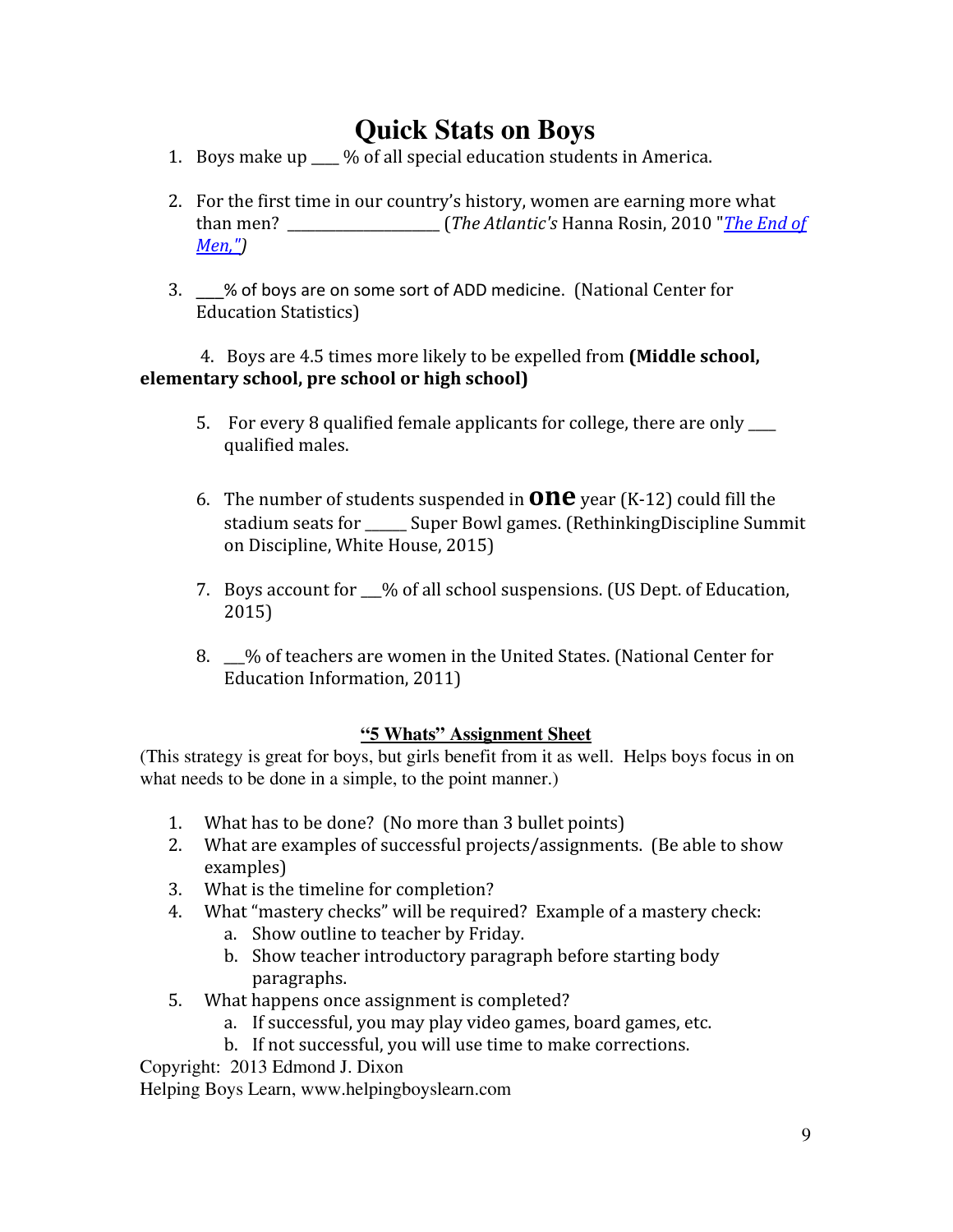### **Strategies to Engage Boys**

1. Competition (Against time, against peers, against authority)

a. Vocabulary games (Quizlet)...time b. Add Rock, Paper, Scissors as part of review....peers c. Stump the Chump... authority

2. Games: Have boys make game to learn information...game

created must include: Movement, Time, Score, Some Type of Challenge, Include Information Learned in Class.

3. Slo-Mo: Take concept learned in class and act it out with a partner in slow motion.

4. Board Games: Make board games and add movement, such as

jumping jacks/sit ups.

5. Storyboards: Make storyboard retelling story THEN write about it.

6. 5/30: When giving instructions teacher talks for 5 minutes, students

work for 30 minutes. Do not even allow for questions within the 5 minutes, instead walk around and answer individual questions.

7. Silent Sequencing: Students draw picture of one aspect of instruction

or topic...then students must put in order without talking

#### **"5 Whats" Assignment Sheet**

(This strategy is great for boys, but girls benefit from it as well. Helps boys focus in on what needs to be done in a simple, to the point manner.)

- 1. What has to be done? (No more than 3 bullet points)
- 2. What are examples of successful projects/assignments. (Be able to show examples)
- 3. What is the timeline for completion?
- 4. What "mastery checks" will be required? Example of a mastery check:
	- a. Show outline to teacher by Friday.
	- b. Show teacher introductory paragraph before starting body paragraphs.
- 5. What happens once assignment is completed?
	- a. If successful, you may play video games, board games, etc.
	- b. If not successful, you will use time to make corrections.

Copyright: 2013 Edmond J. Dixon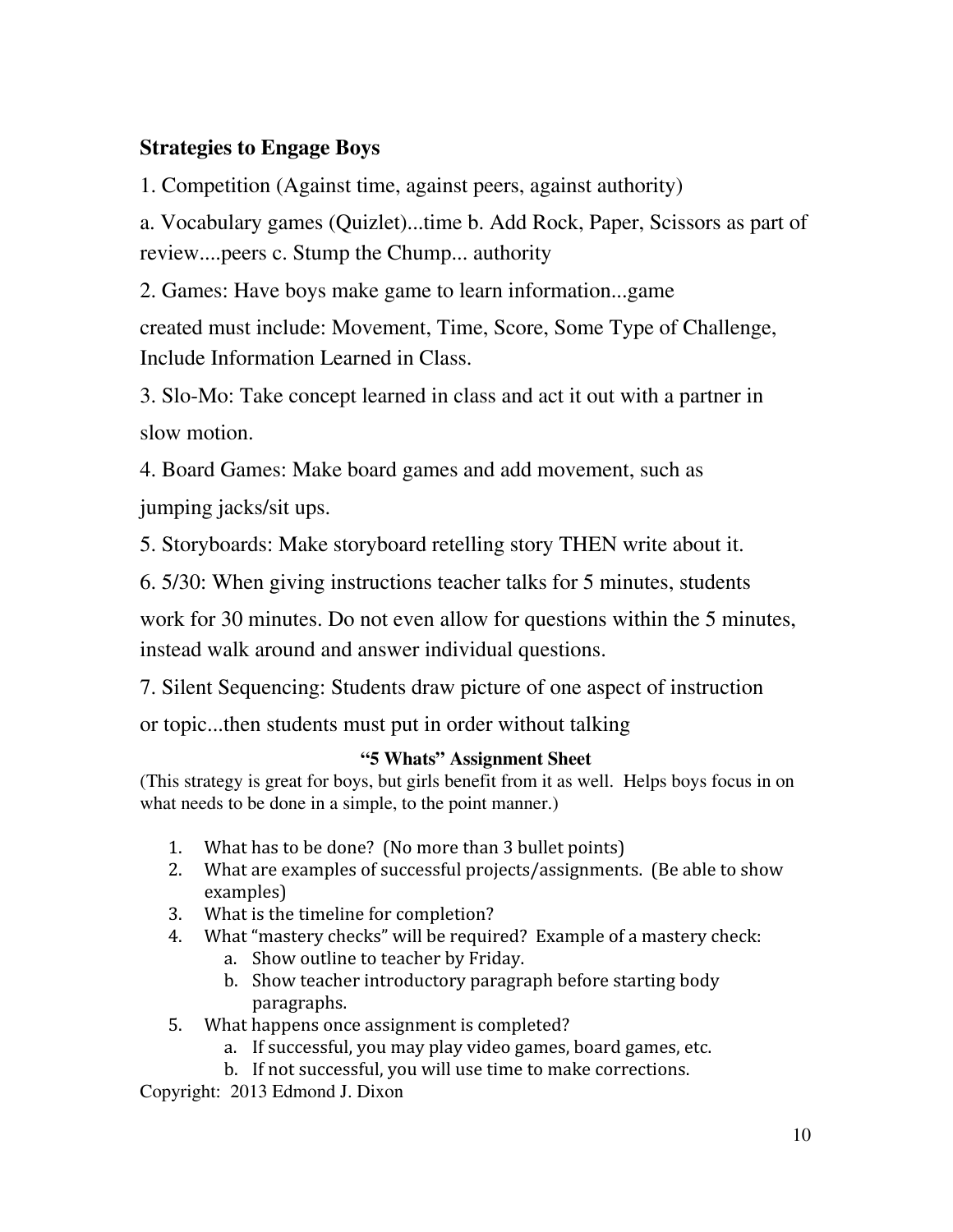#### Helping Boys Learn, www.helpingboyslearn.com

#### Key Word Prediction

Purpose: Using predictions to engage the student and spur their curiosity about the text they are about to read.

#### Materials Needed:

- o Text/article
- o List of words for students to see
- o Picture relating to article/text

#### Pre-Game:

o Choose 5-15 words from the text that could be put together in a variety of ways. Choose words that students are familiar with as well as a few words they may not know. It is also helpful if a few words have multiple meanings.

#### Game Time:

- o Write the words on the board or display them on your PowerPoint.
- o In small groups, have students discuss what they think the story is going to be about based on the words.
- o Briefly share their predictions with the class.
- o Students could also write a story using the words…let them be creative. It's OK for students to play with words even if they do not use them correctly.
- o Optional: After students predict what the article is about; show them a picture that relates to the story. Use: "What do you notice/wonder?" Ask students to go back to their words and see if their prediction changes based on the picture they saw.

Adapted from D. Nessel and J. Baltas, Thinking Strategies, Skylight, 2000.

#### LOOPING (Vocab Game)

Copyright: Unknown

#### Materials:

Index cards or slips of paper List of vocab words

#### Pre-Game:

You will need to comprise a list of vocab words…you will need as many vocab words as you have students.

Each student will need one index card that will have a vocab word and a definition (the definition on the card will NOT match the vocab word).

When creating the index cards begin with the vocab word LOOPING. The final definition you create should be the definition of LOOPING (vocab game we are playing).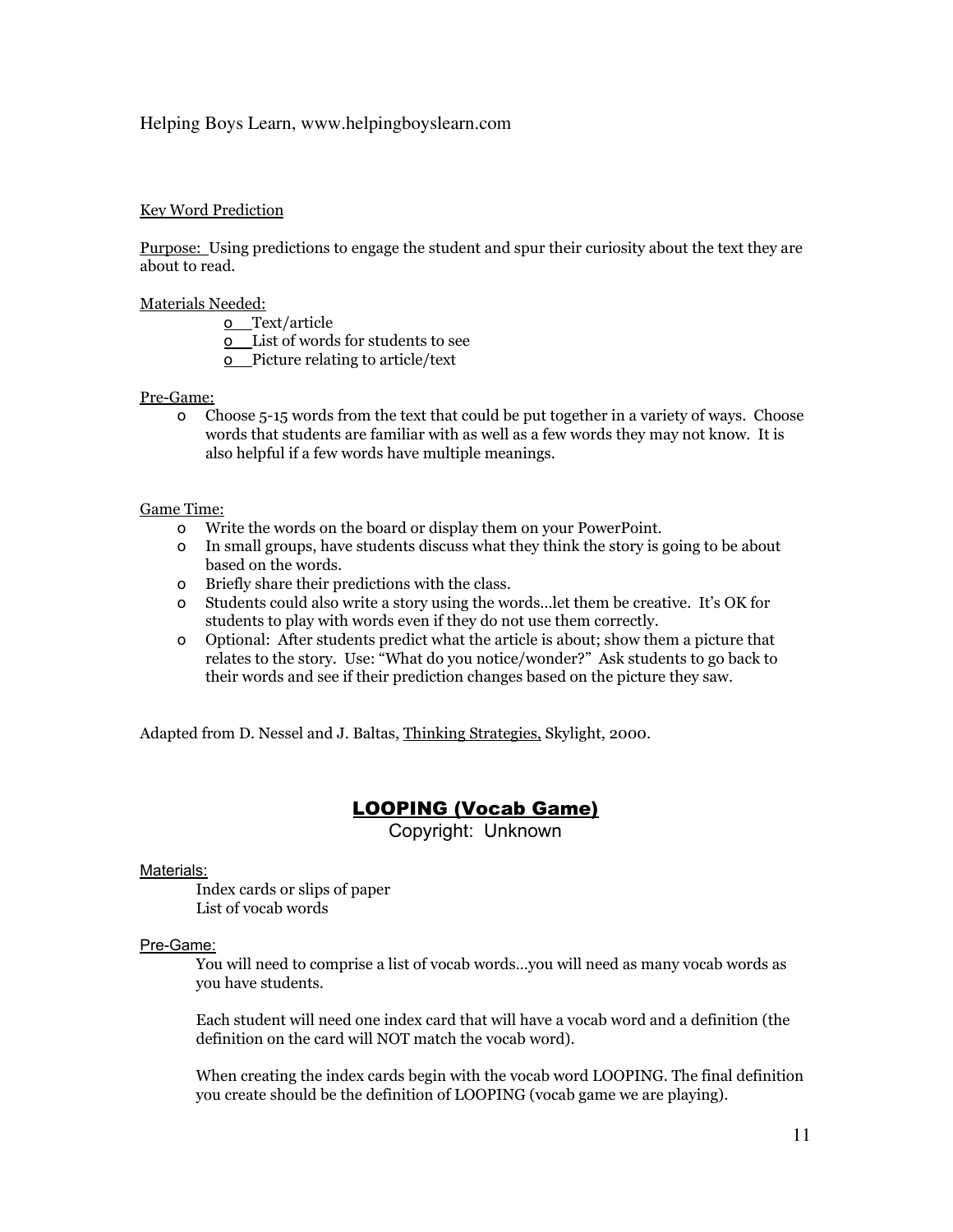#### EXAMPLE OF INDEX CARDS



#### Game Time:

- 1. Tell students that you are going to play a game called LOOPING. The goal of the game is to review vocab words, work cooperatively by listening, and to work as quickly as you can as a class.
- 2. Point out to the students that on their index card they will find a vocab word and a definition. The two do NOT go together.
- 3. The game begins with the person who has the vocab LOOPING.
- 4. That student begins the game by saying, "LOOPING" and then gives the definition he/she has written on his/her card. The other students listen to the definition being given and if it matches their vocab word they respond by saying the vocab word and then reading the definition on their cards. The object is to get around the room as fast as they can.
- 5. The game ends when the definition of LOOPING is read and the student with the LOOPING vocab word their card says, "LOOPING."

#### **Strategy Suggestions:**

- The first time let the class practice.
- Depending on time give each class 2-3 times to try to get the best time. Have a competition between classes as to who can do it the fastest.
- If you have more cards than students give your brighter students more than one vocab word. Make sure all cards are in play.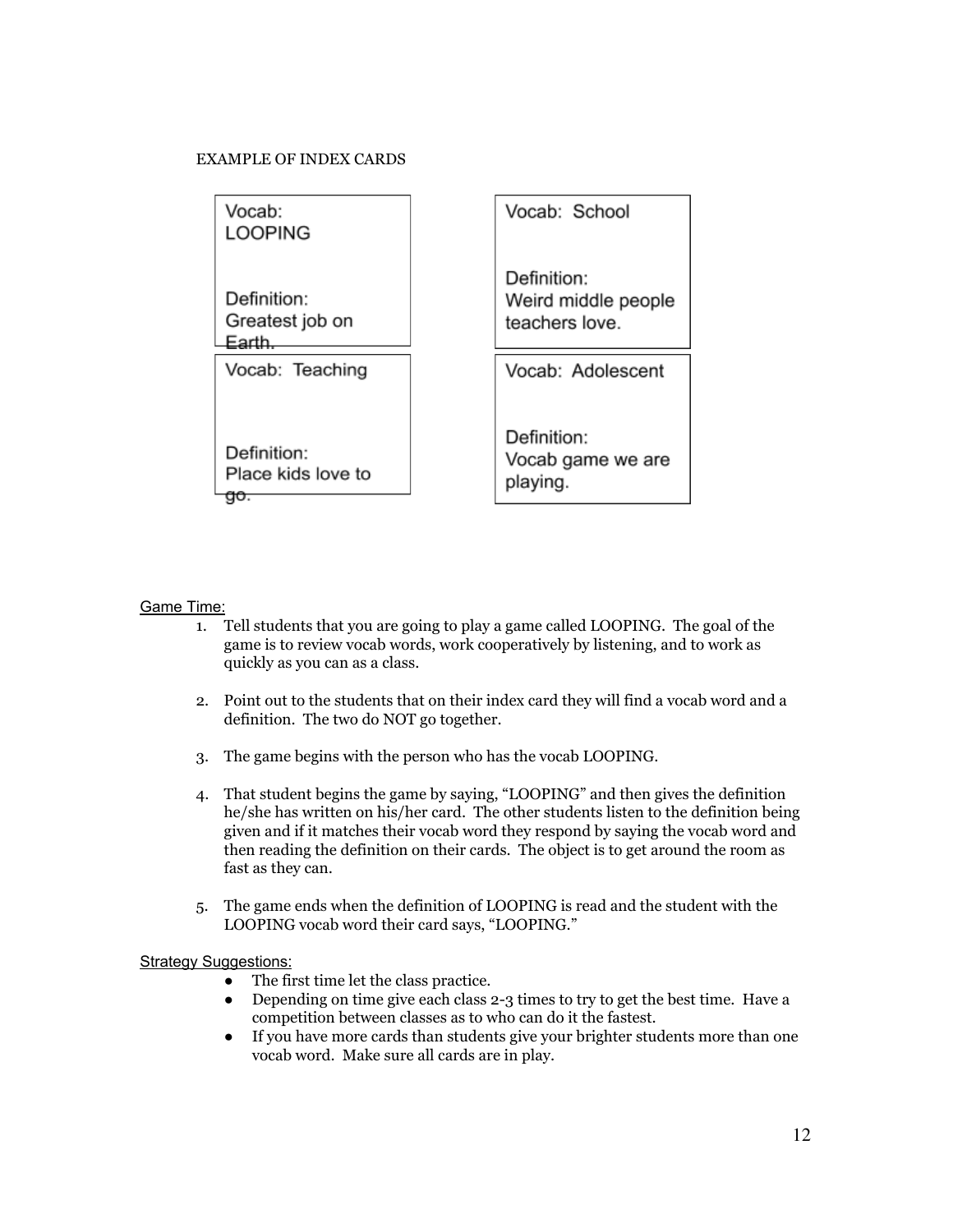#### **Get a Clue (Vocab Review)**

Copyright: Unknown

#### Materials:

Index Cards or Powerpoint cards Partners (good to group according to ability)

#### Time:

15-20 minutes

#### Pre Game:

Teacher makes a classroom set of review cards (30 students=15 sets of cards).

On each review card are 4-5 clues about the vocab word students are trying to guess based on the clues.

Each clue is worth a certain number of points. The more difficult the clue, the more points it is worth.

The goal is for each partner to try to guess the vocab word by the clues his/her partner gives them.

#### EXAMPLE of REVIEW CARDS

**PENNISULA** Clue #1: A physical feature (4pts) Clue #2 : Found in the southeast part of USA  $(3pts)$ Clue #3: Water is found on 3 sides (2pts) Clue #4 : Florida is considered this (1pt)

If the student guesses on the first clue, they get 4pts, second clue, 2pts, etc.

\*\*Students are allowed only 2 guesses per clue

#### **Strategy Suggestions:**

- Keep track of which partner wins and the next day, have the winners play each other, etc.
- You could create a mini tournament.

#### Geograboo (Vocab Review)

\*\*Play game just like the game Taboo\*\*

#### Materials:

Game cards (you will need to make) Groups of 4 Clock with minute hand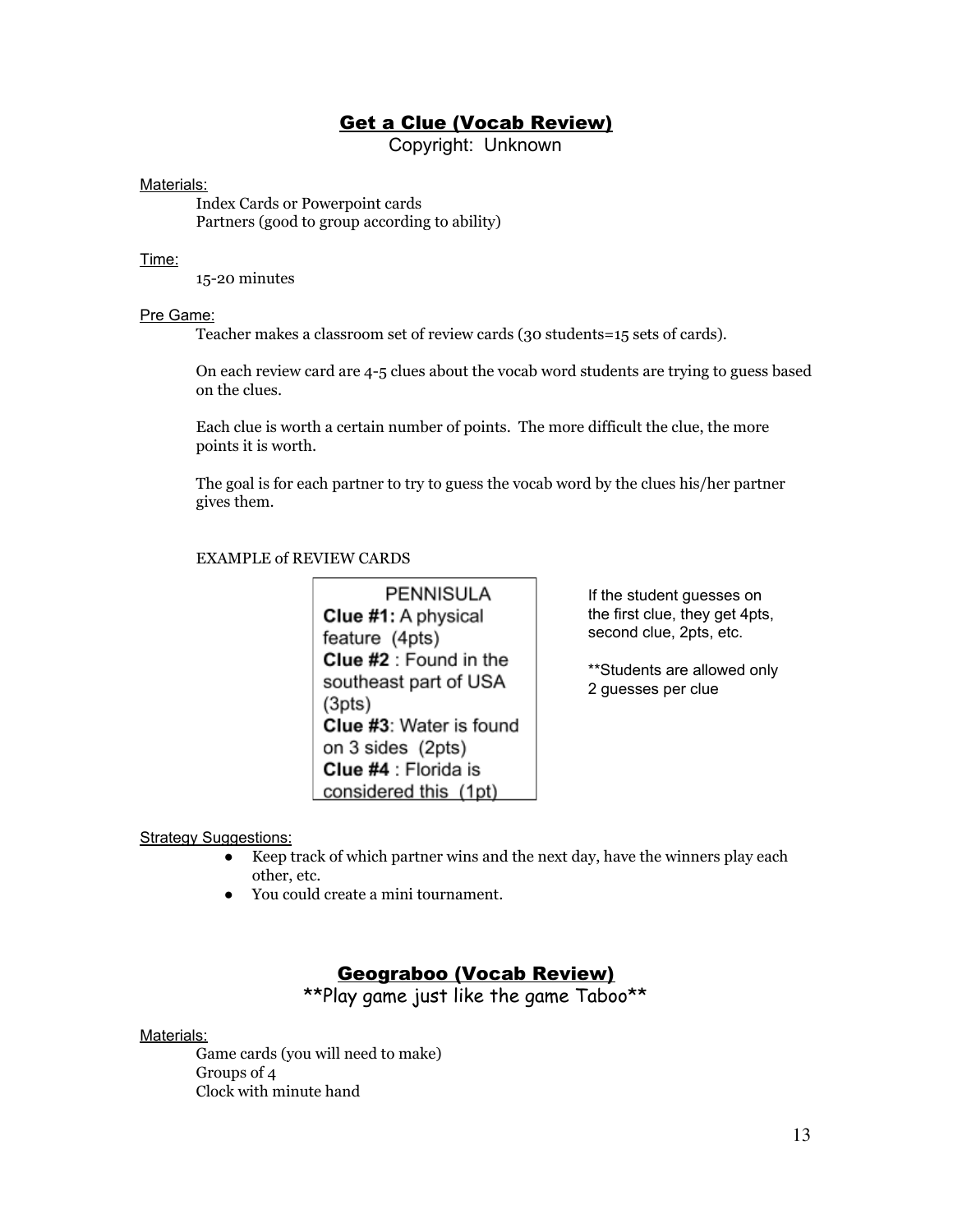Time:

15-25 minutes

#### Pre-Game:

1. Have groups of 4 put their desks in a square, with partners sitting diagonally from one another



- 2. Create Geograboo cards (like Taboo cards)
- 3. Give each group an envelope with cards. Teams should divide up the cards.

#### EXAMPLE of TABOO CARDS

**President Bush** Leader Man Powerful Vice

\*\*Object of the game is to have students try to guess the vocab word or term (bold) WITHOUT using the words listed below\*\*

#### **D 3 : Draw It! Describe It! Do It!**

Copyright: Todd Roudabush

#### **Materials:**

Envelopes with  $D<sup>3</sup>$  dice rolling directions taped to the front Index cards with vocab words or phrases on each card Scratch paper for drawing Clock with a second hand/stopwatch Dice for each group

#### **Time:**

30-45 minutes

#### **Pre-Game:**

Divide class into teams of 2, and match-up pairs for many individual games (a "game" consists of a group of 4)

Before class, you will need to prepare enough envelopes for each individual game

Each group of 4 will need an envelope containing index cards with vocab words and/or phrases, a copy of the rules, scratch paper, stopwatch, and a die

SAMPLE OF DICE ROLLING DIRECTIONS INDEX CARD

D 3 subduction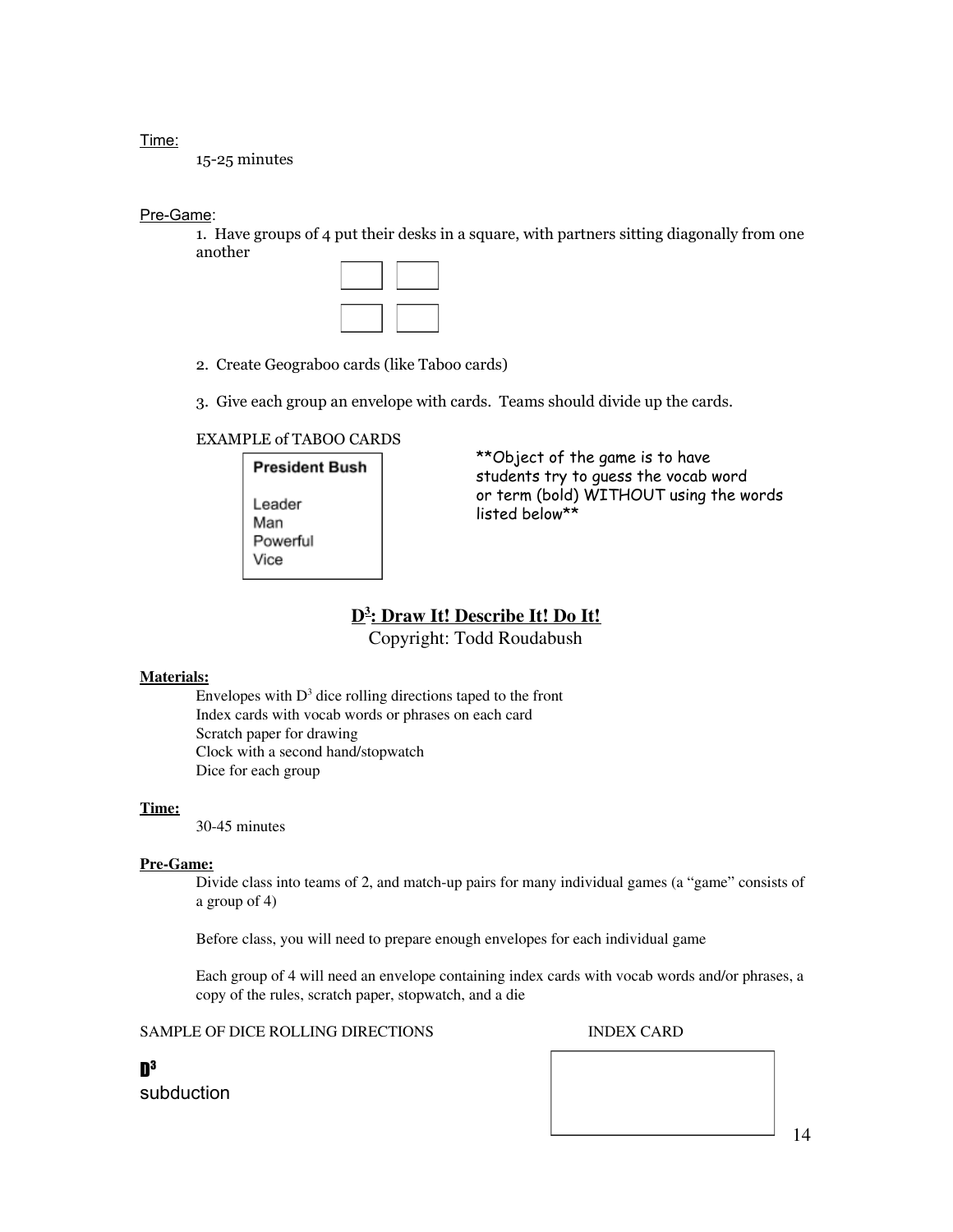#### 1 or 2 = DRAW IT weathering **3 or 4 = DESCRIBE IT** heat and pressure  $5$  or  $6$  = DO IT

#### **Game Time:**

1. You will be in a team of 2 competing against another team. The goal is to get your teammate to say the word/phrase you are drawing, describing, or doing (acting out). If your teammate doesn't successfully guess the word in the time provided, your opponents can "steal" by guessing the correct word/phrase.

- 2. When it is your turn
	- 1) Draw a card from the envelope, and
	- 2) Roll the die to see whether your will draw, describe, or do
		- **(1 or 2) DRAW IT**
			- On a piece of paper, draw a picture to represent your word/phrase.
			- You may not speak.
			- You may not write words down unless your teammate says it first.

#### **(3 or 4) DESCRIBE IT**

- Verbally describe your word/phrase.
- You may not say the word
- You may not say "The word begins…" (ex. "begins with m" for magma)
- You may not act out the word
- You may not say "rhymes with…" (ex. "rhymes with schlagma")

#### **(5 or 6) DO IT**

- Act out your word/phrase
- You may not speak

3. Alternate turns with your opponents…AND, with your teammate every time it is your team's turn again.

#### 4. While guessing:

- If your team guesses the correct word/phrase…keep the card
- If your opponent steals the word/phrase…they keep the card
- If no one successfully guesses the word/phrase…it goes back into envelope

#### THE TEAM WITH THE MOST CARDS AT THE END OF THE GAME WINS!

#### **Strategy Suggestions:**

•It is ok (encouraged) to have teams consisting of different ability levels, but make sure that the teams you have going against each other are relatively even.

•Complete 2-3 rounds as a whole class with you acting as a timekeeper. This usually addresses questions and concerns and makes a positive game experience.

•Start out with 45 seconds as the time for each round, and adjust from there. You may need to adjust your time depending on the words/phrases you have chosen (another reason why doing 2-3 rounds together is important).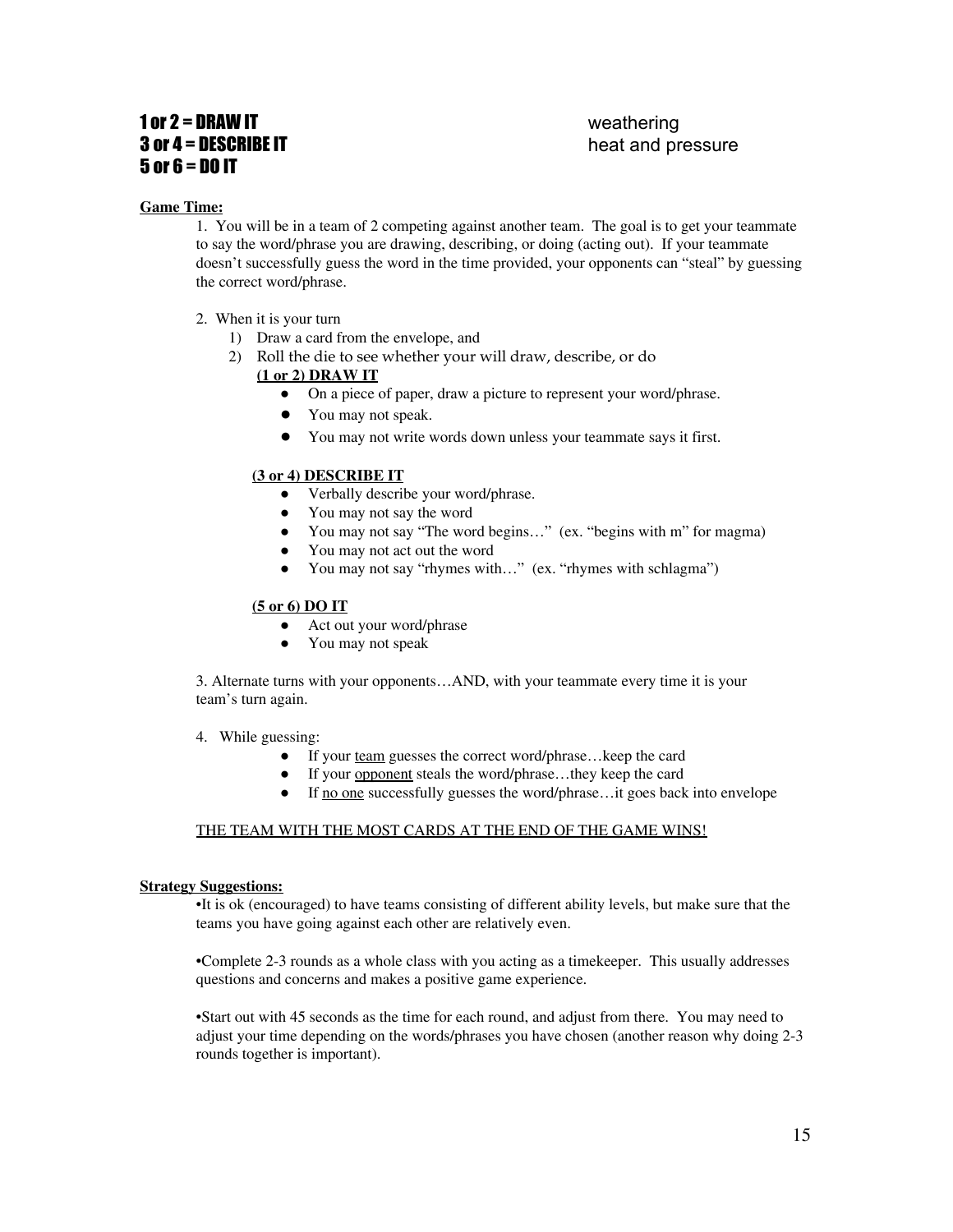#### Cuma Lata Vista (A version of a fun camp song)

**Vee (repeat) Vee vay (repeat) Vee Vay vo (repeat)**

**Cuma lata Cuma lata Cuma la Vista (repeat)**

**Oh no no no Not la Vista (repeat)**

**Eenie meenie deci meenie Sali meenie whadda meenie (repeat)**

> **Deci meenie Sali meenie Ooh wah ooh wah (repeat)**

**Bib biddily oaten doaten Bo bo bo deeten doaten (repeat)**

> **Bo bo bo deeten doaten Tssssssss (repeat)**

#### Pass to Pass, Please

Copyright: Kim Campbell

#### Materials:

Copies for all students in class. Prizes (extra credit points, suckers, etc.)

Time: First day of quarter and last day of quarter

#### Pre-Game:

1. Run off copies of passes for all students in your class.

EXAMPLE of PASS:

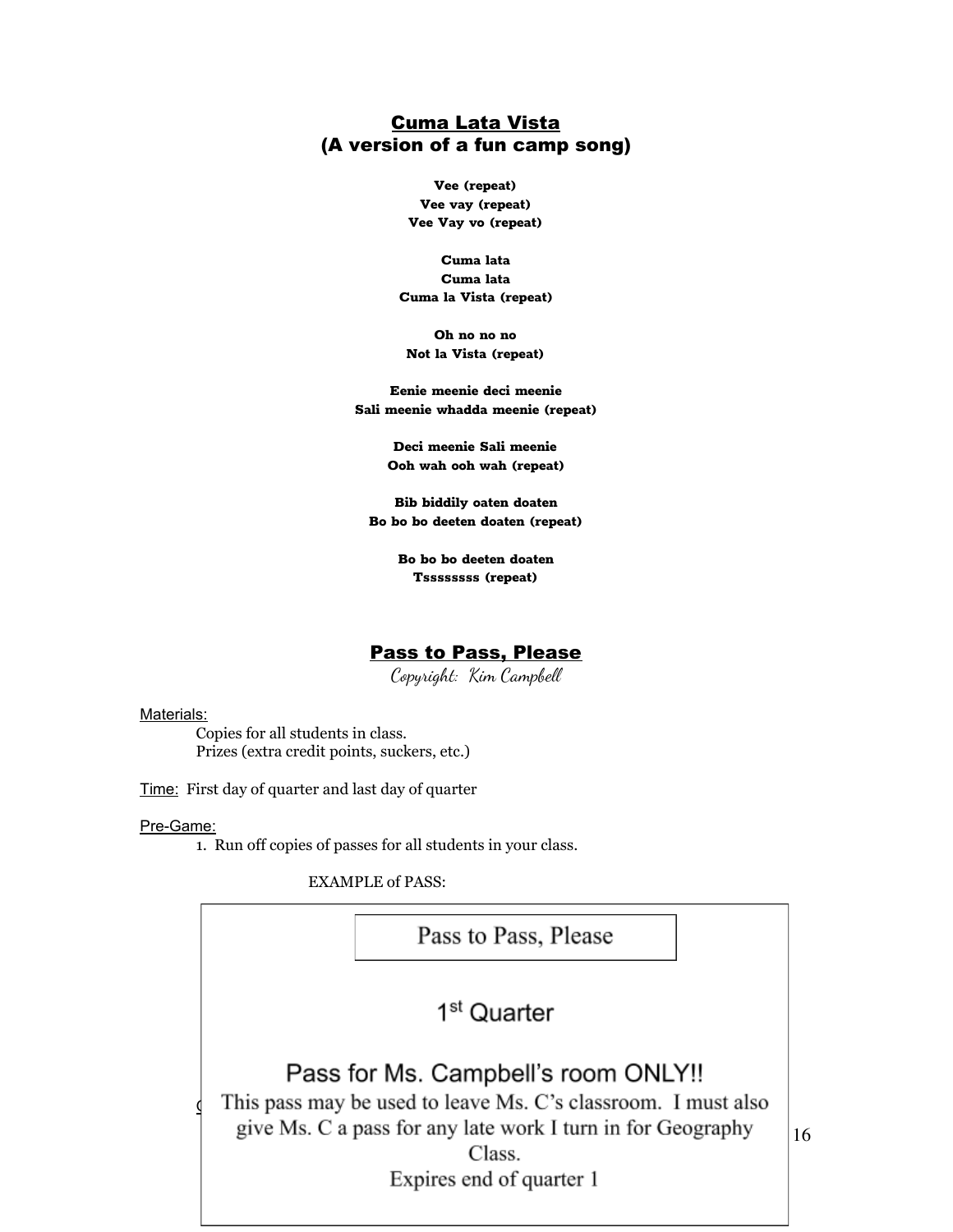2. Explain to your students that at the beginning of each quarter they will receive 3 Passes to be used to leave your classroom.

3. Tell students that these passes will also be used to accept late work. Once their passes are gone for the quarter they are not allowed to leave class unless it is an emergency.

Passes that are left over are also eligible to win prizes.

#### Strategy Suggestions:

- At the end of each quarter have students put their name on each pass and place in a box for random drawings for prizes.
- Prizes that I have created are as follows: Extra Credit Points, Sucker, another set of Pass to Pass, and surprise prize.
- The surprise prize can be anything from a paper clip to a candy bar.

#### How to Get Them Talking...Even About the Subject Matter☺☺

#### **T.A.P. Think Aloud, Problem Solve (Strategy taken from National Urban Alliance)**

This is a strategy to implement when you are conducting a pair/share activity.

Have students find a partner and label themselves letter A or letter B.

Letter A will speak first for 30 seconds on the question you pose. Letter B can only listen, nod, and smile.

At the end of 30 seconds pose a different question to Letter B and follow the same format.

\*\*Something I like to do after letter A has spoken is to have letter B summarize what letter A just said. This teaches them to listen to what their partner was saying.

Depending on grade level and question you can increase the time as needed.

#### **Roll Em (Copyright: Sharroky Hollie, Culturally and Linguistically Responsive Teaching and Learning)**

#### **Materials:**

Put students into groups of 4 or 6. Prepare questions to ask groups prior to activity. Number cubes or dice (1 set)

#### **Game Time:**

Teacher poses question to entire class. Each group discusses answer within their group.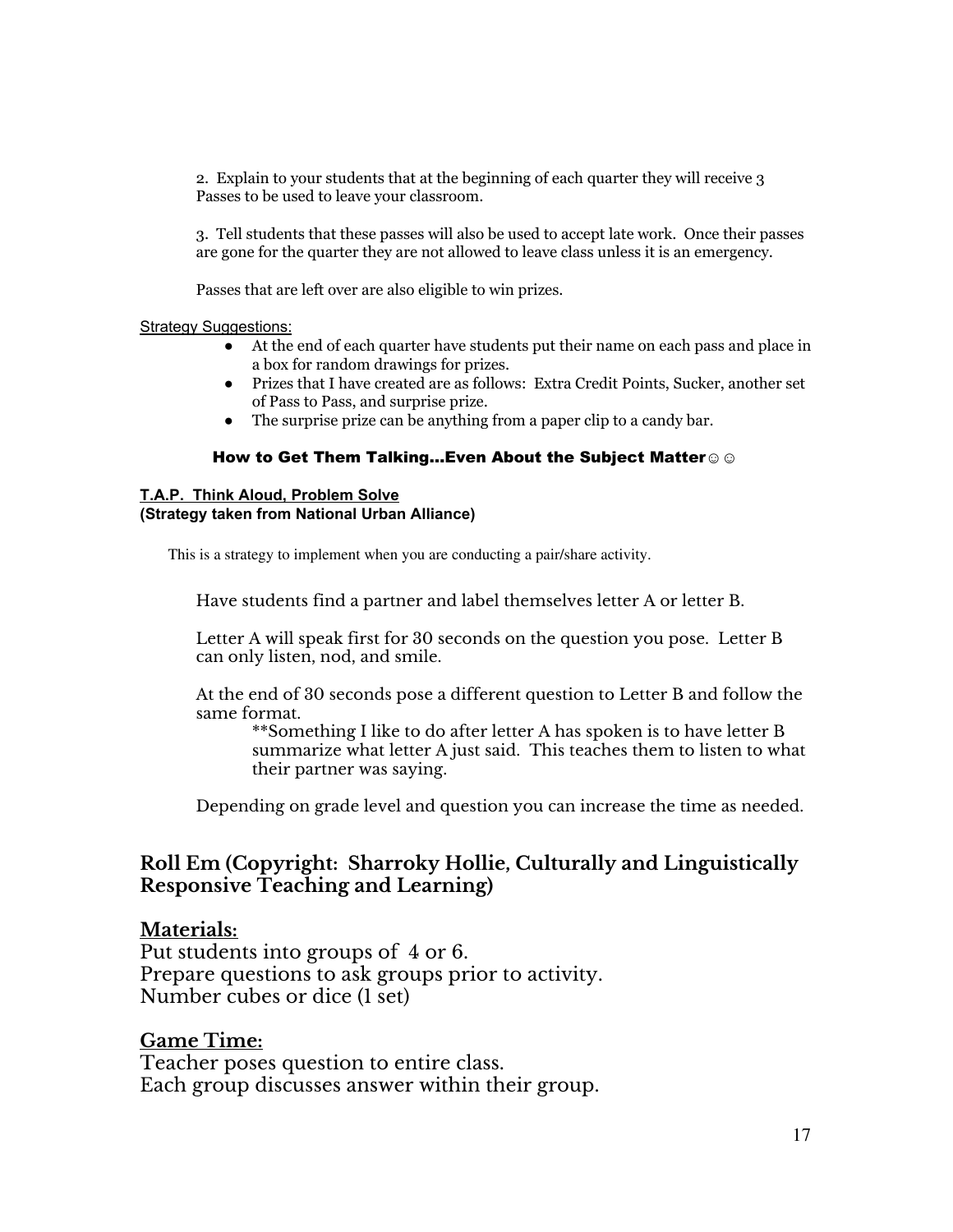Teacher rolls dice: One number cube represents the group number and the other cube represents the seat number of the student. The student sitting in the seat represented by the rolled cubes answers the question for the group.

#### **Post It Note Madness Copyright: Unknown**

#### Materials:

Post-it Notes Tape (in case Post-its fall off) Possible Vocabulary List (Not necessary)

#### Time:

15-20 minutes

#### Game Time:

- 1. You should play this game once students understand the vocab and concepts of the unit you are presenting
- 2. Tell students to write down a word, place, event, or person that relates to the unit they are studying
- 3. Don't show anyone
- 4. Tell students to find a partner and place their word on the back of their partner's shirt
- 5. Everyone take a notebook and walk around asking each different person 3 yes or no questions. Each student is trying to figure out what is on his or her own back. Once they ask 3 questions to one person, they should move to a new person (I have students carry notebook to write down clues).
- 6. Once each student guesses what is on his/her back, he/she should return to his/her seats and you can give the new topic.

#### **Math Songs**

#### **Scale Factor: Sung to "3 Blind Mice"**

Scale Factor Scale Factor We use it to shrink We use it to stretch To make things bigger it's more than one To make things smaller it's less than one To find the area, square it, it is fun! Scale Factor

#### **Solving Equations: Sung to "Wheels on the Bus"** Copyright Deb Lindstrom

1. The goal is to get x by itself, x by itself, x by itself.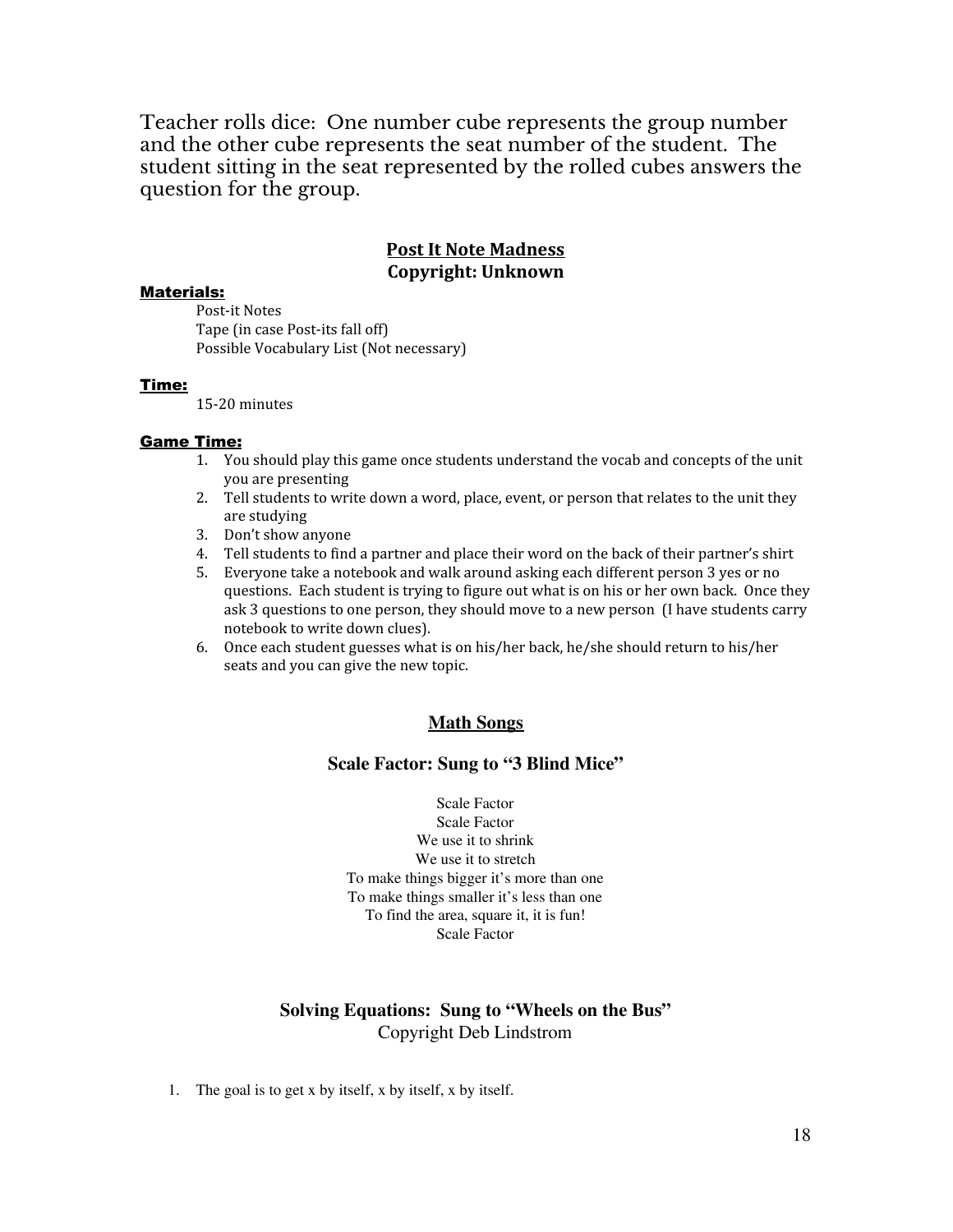The goal is to get x by itself All by itself.

- 2. If there's add, undo with subtract.
- 3. If subtract, undo with add.
- 4. If there's times, undo with divide.
- 5. If divide, undo it with times.
- 6. The goal is to get x by itself, x by itself, x by itself.
- 7. The goal is to get x by itself, all by itself.

#### Brain Breaks

<http://www.watchknowlearn.org/Category.aspx?CategoryID=17404>

If you understand this point, stand up.

If you can think of an example in your life, come to the board and write "yes/your name"

If you agree or disagree with this statement, stand up and switch seats with someone.

Agree…Disagree…Somewhat Agree…Somewhat Disagree…in corners…

If you know the answer

#### Book: Energizing Brain Breaks

**David [Sladkey](http://www.corwin.com/authors/663972)**

# 53 WAYS

### To Check for Understanding

#### **1. Summary Poem Activity:**

• List 10 key words from an assigned text.

- Do a free verse poem with the words you highlighted.
- Write a summary of the reading based on the words you highlighted.

#### **2. Invent the Quiz**

• Write 10 higher-order text questions related to the content.

Pick 2 and answer them in half a page.

#### **3. The 411**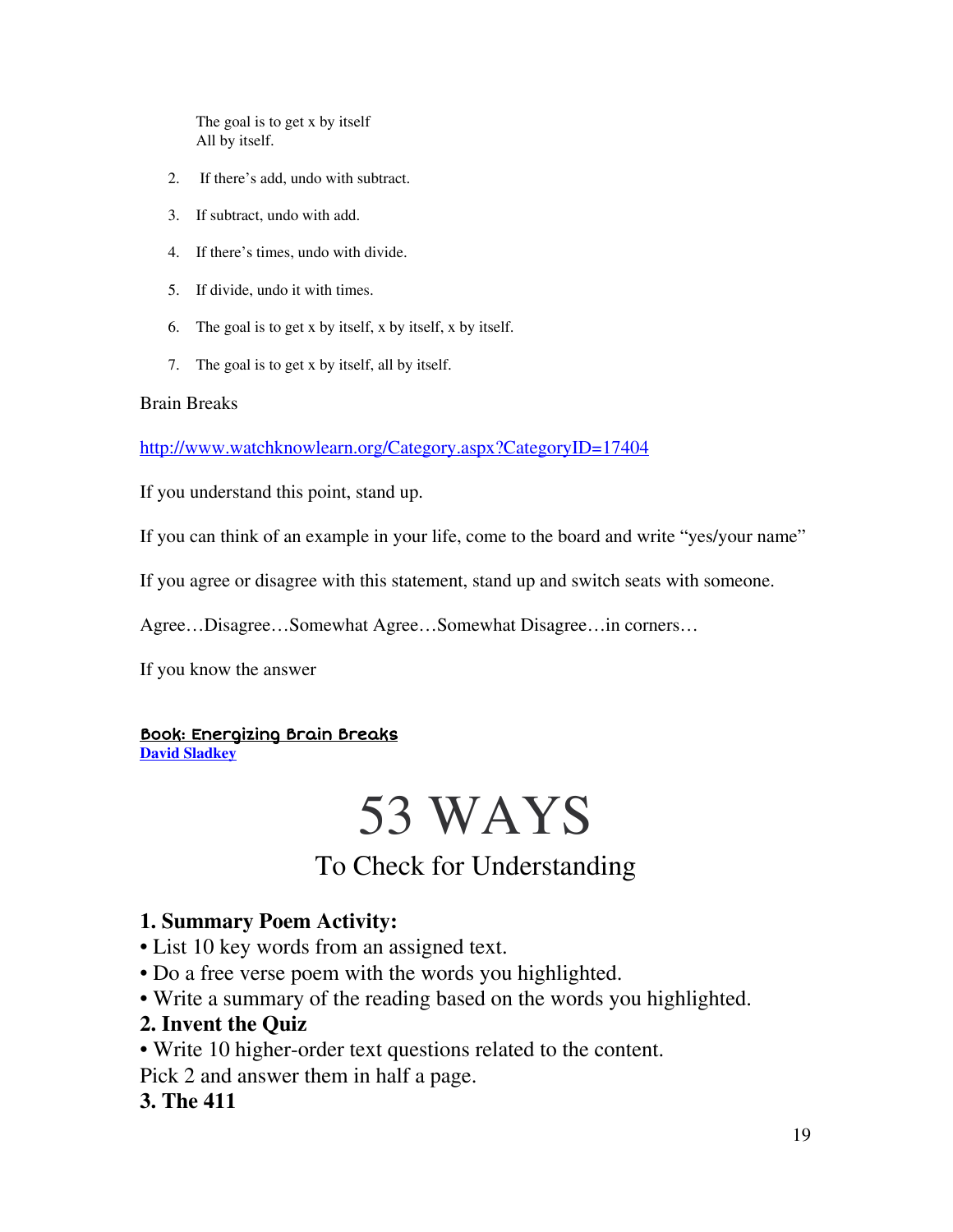• Describe the author's objective.

### **4. Opinion Chart**

• List opinions about the content in one half of a T-chart, and support your opinions in the right column.

### **5. So What? Journal**

• Identify the main idea of the lesson. Why is it important?

### **6. Rate Understanding**

**7. Clickers (Response System)**

### **8. Teacher Observation Checklist**

### **9. Explaining**

• Explain the main idea using an analogy.

### **10. Evaluate**

• What is the author's main point? What are the arguments for and against this idea?

### **11. Describe**

• What are the important characteristics or features of the main concept or idea of the reading?

### **12. Define**

• Pick out an important word or phrase that the author introduces. What does this word or phrase mean?

### **13. Compare & Contrast**

• Identify the theory or idea the author is advancing. Then identify an opposite theory. What are the similarities and differences between these ideas?

### **14. Question Stems**

- I believe that because ....
- I am confused by......

### **15. Mind Map**

• Create a mind map that represents a concept using a diagram-making tool (like Gliffy). Provide your teacher /classmates with the link to your mind map.

### **16. Intrigue Journal**

• List the five most interesting, controversial, or resonant ideas you found in the readings. Include page #s and a short rationale (100 words) for your selection.

### **17. Advertisement**

• Create an ad, with visuals and text, for the newly learned concept.

• What 5 words would you use to describe ? Explain and justify your choices.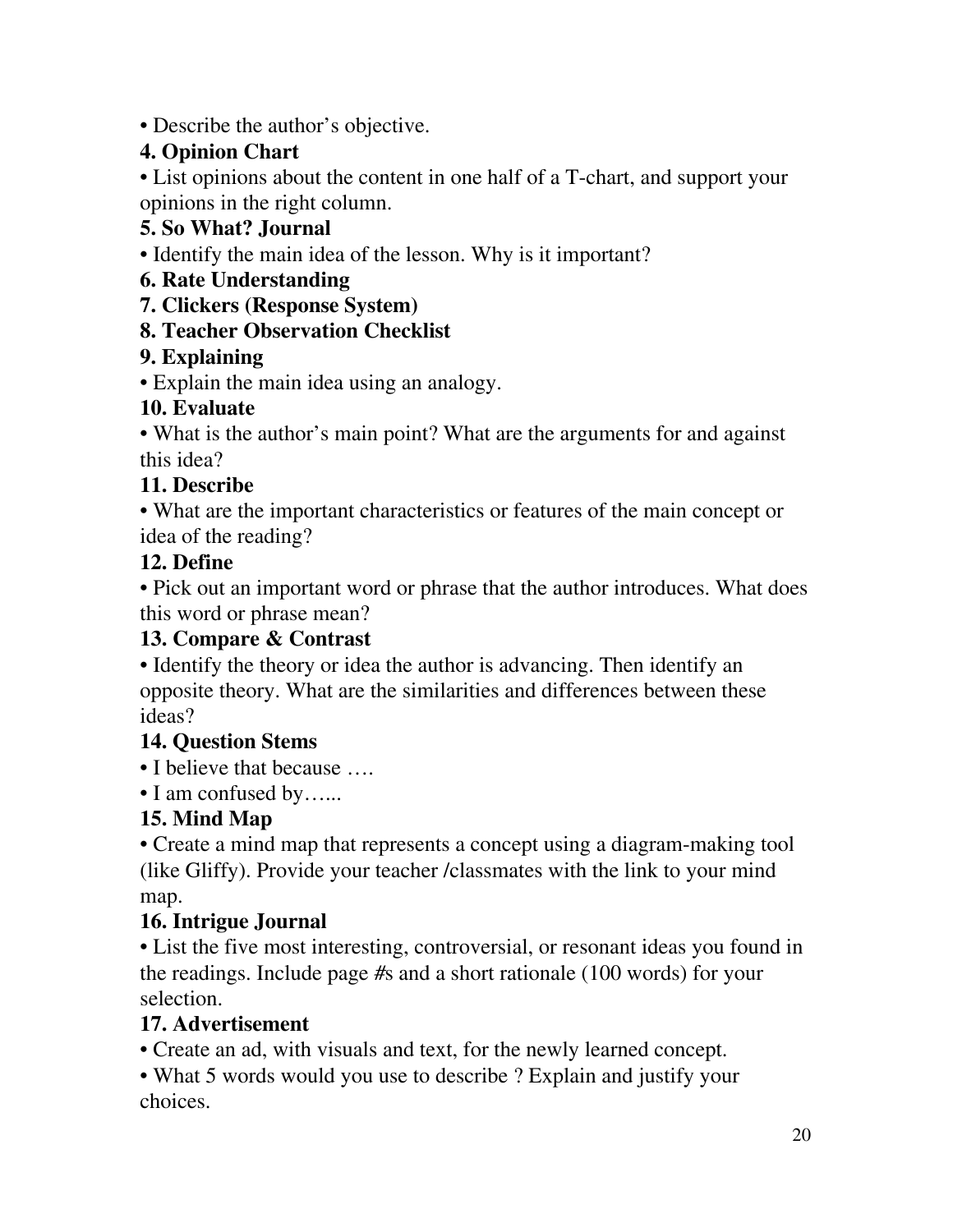### **19. Muddy Moment**

• What frustrates and confuses you about the text? Why?

### **20. Collage**

• Create a collage around the lesson's themes. Explain your choices in one paragraph.

### **21. Letter**

• Explain in a letter to your best friend.

### **22. Talk Show Panel**

• Have a cast of experts debate the finer points of .....

### **23. Study Guide**

• What are the main topics, supporting details, important person's contributions, terms, and definitions?

### **24. Illustration**

• Draw a picture that illustrates a relationship between terms in the text. Explain in one paragraph your visual representation.

### **25. KWL Chart**

• What do you know, what do you want to know, what have you learned?

### **26. Sticky Notes Annotation**

• Use sticky notes to describe key passages that are notable or that you have questions about.

### **27. 3-2-1**

• 3 things you found out, 2 interesting things, 1 question you still have.

### **28. Outline**

• Represent the organization of by outlining it. edutopia.org/back-to-school

### **29. Anticipation Guide**

• Establish a purpose for reading and create post-reading reflections and discussion.

### **30. Simile**

• What we learned today is like .....

### **31. The Minute Paper**

• In 1 minute, describe the most meaningful thing you've learned.

### **32. Interview You**

• You're the guest expert on 60 Minutes. Answer:

- 1) What are component parts of ?
- 2) Why does this topic matter?

### **33. Double Entry Notebook**

• Create a two-column table. Use the left column to write down 5–8 important quotations. Use the right column to record reactions to the quotations.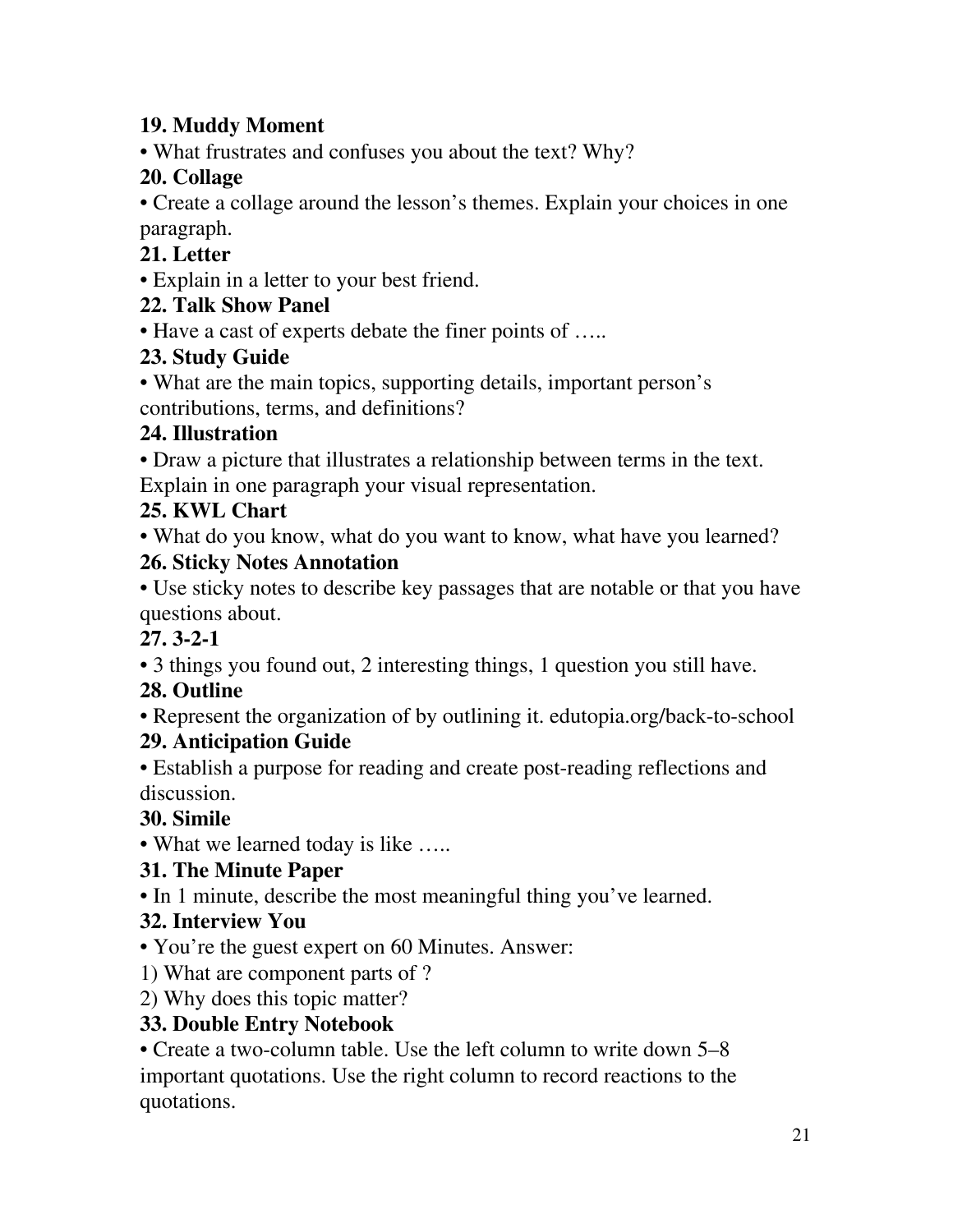### **34. Comic Book**

• Use a comic book creation tool like Bitstrips to represent understanding.

### **35. Tagxedo**

• What are key words that express the main ideas? Be ready to discuss and explain.

### **36. Classroom TED Talk**

### **37. Podcast**

• Play the part of a content expert and discuss content related issues on a podcast, using the free Easypodcast.

### **38. Create a Multimedia Poster**

### **39. Twitter Post**

• Define in under 140 characters.

### **40. Explain Your Solution**

• Describe how you solved and academic solution step-by-step.

### **41. Dramatic Interpretation**

• Dramatize a critical scene from a complex narrative.

### **42. Ballad**

• Summarize a narrative that employs a poem or song structure that uses short stanzas.

### **43. Pamphlet**

• Describe the key features of in a visually and textually compelling pamphlet.

### **44. Study Guide**

• Create a study guide that outlines main ideas.

### **45. Bio Poem**

• To describe a character or a person, write a poem that includes:

Line 1) First Name

Line 2) 3–4 adjectives that describe the person

Line 3) Important relationship

Line 4) 2–3 things, people, or ideas that the person loved

Line 5) 3 feelings the person experienced

Line 6) 3 fears the person experienced

Line 7) Accomplishments

Line 8) 2–3 things the person wanted to see happen or wanted to experience

Line 9) His or her residence

Line 10) Last name

### **46. Sketch**

• Visually represent new knowledge.

### **47. Top 10 List**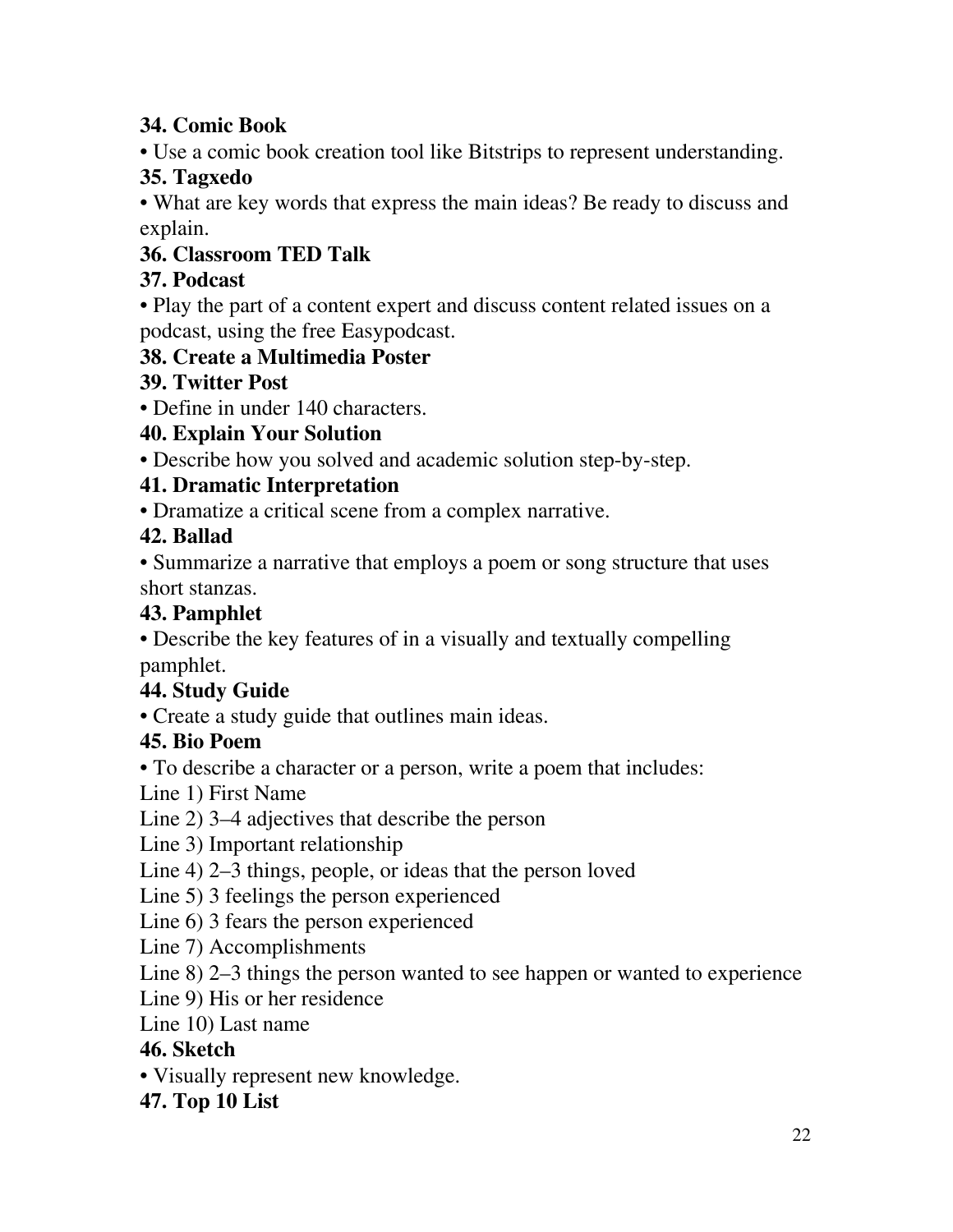• What are the most important takeaways, written with humor?

### **48. Color Cards**

- Red = Stop, I need help.
- Green = Keep going, I understand.
- Yellow = I'm a little confused.

### **49. Quickwrite**

- Without stopping, write what most confuses you.
- **50. Conference**
- A short, focused discussion between the teacher and student.

### **51. Debrief**

• Reflect immediately after an activity.

### **52. Exit Slip**

• Have students reflect on lessons learned during class.

### **53. Misconception Check**

• Given a common misconception about a topic, students explain why they agree or disagree with it.

edutopia.org/back-to-school

## **Discussion Frames**

### **Role-Based Discussion Groups –**

found on pages 195-197 in *Building Academic Language* by Jeff Zwiers

- Main Idea Sculptor:
	- <sup>o</sup> I think the main/most important idea of this paragraph is…
	- $\circ$  I believe the author is trying to tell/show us that...
	- $\circ$  The Big Idea of this paragraph would be...
- Connector:
	- <sup>o</sup> This idea is connected to the idea from (earlier in the article/the class
	- $\circ$  This is related to [issue] in the news/world today in that...
	- <sup>o</sup> If I were this person/character, I would…
- Questioner:
	- <sup>o</sup> I wonder if the author wrote this to…
	- $\circ$  It is not clear how...
	- $\circ$  I was surprised by...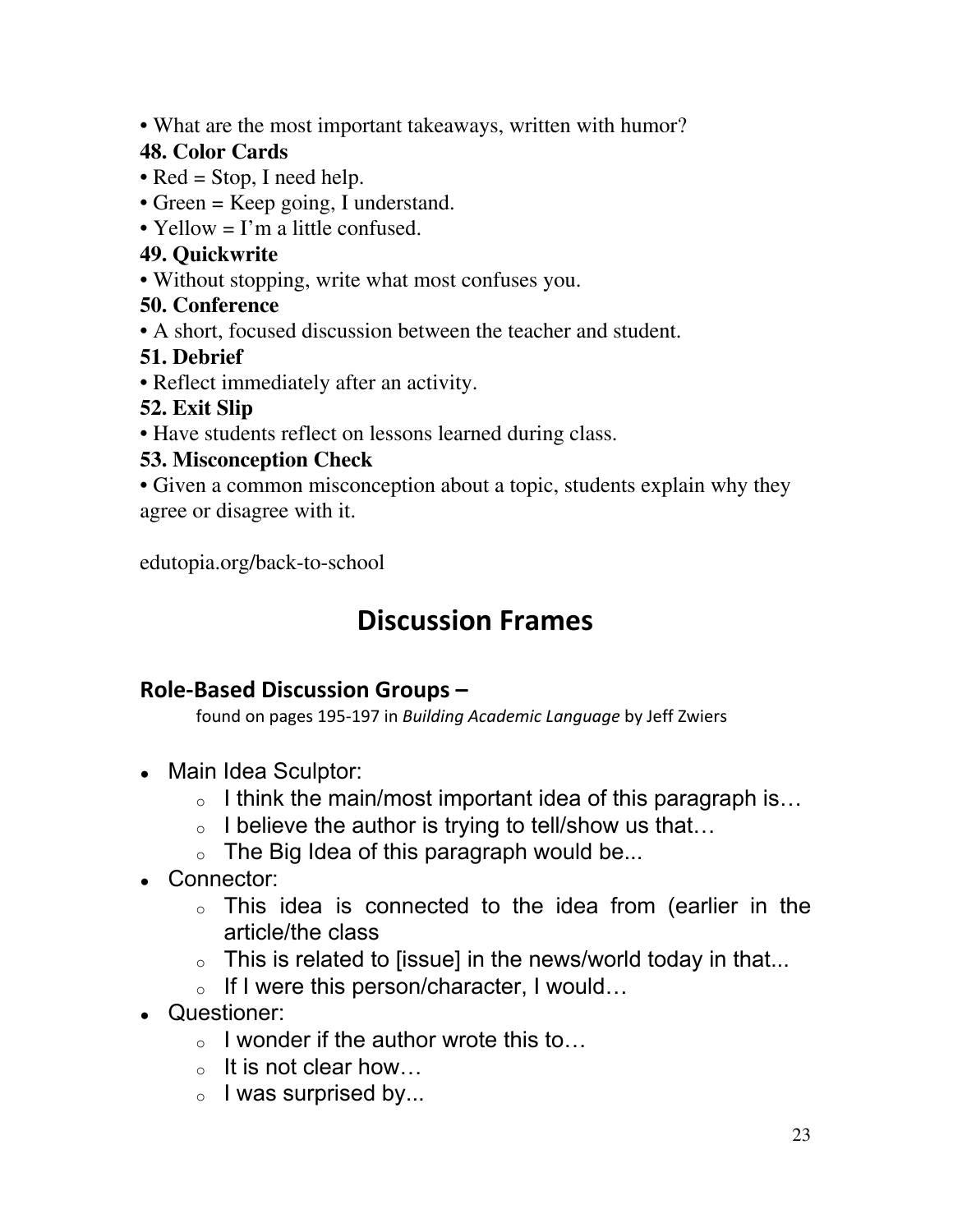- Alternate View Finder:
	- <sup>o</sup> I disagree with this idea because…
	- $\circ$  On the other hand,...
	- $\circ$  An alternative perspective on this might be...

### **Additional Discussion Frames**

- Sharing:
	- <sup>o</sup> For instance…
	- $\circ$  and yet...
	- <sup>o</sup> just as…
	- $\circ$  I believe that... (anticipation chat)
- Responding
	- $\circ$  Can you clarify...
	- <sup>o</sup> I hear what you are saying, but I disagree because… (anticipation chat)
	- $\circ$  I somewhat agree that...(anticipation chat)
	- o I do not agree with...because...

## **Writing Frames**

- $\bullet$  and yet...
- $\bullet$  thus...
- For example...
- $\bullet$  I learned that...
- $\bullet$  I realized that...
- An important concept is...because...
- $\bullet$  We read about... in order to...
- $\bullet$  This connects to life in that...
- What I learned today connects to our big idea about...because...
- $\bullet$  I would like to learn more about...
- I still wonder...

### **26 Sentence Stems for Meaningful Conversation in the Classroom**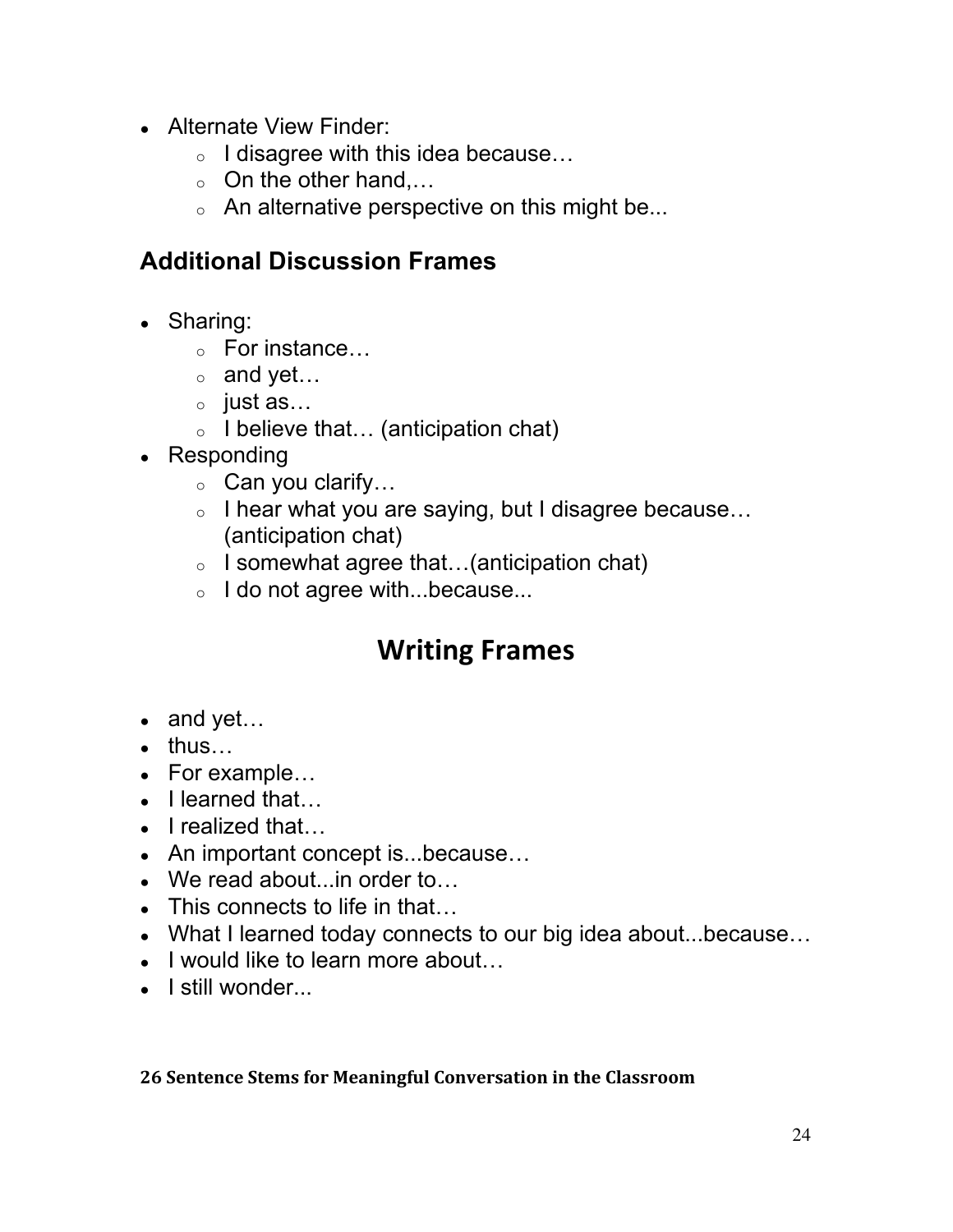#### **Clarifying**

Could you give me your thesis in one statement? Is it your position that… To be clear, you're saying that… I'm confused when you say…, can you elaborate?

#### **Paraphrasing**

Put another way, you're saying… So you're saying that… Is it fair to say that you believe… I hear you saying that…

#### **Agreeing**

I agree with Y because… Z's point about X was important because… The evidence for Z is overwhelming when you consider that… X and I are coming from the same position. Despite disagreeing about Y, I agree with Z that…

#### **Disagreeing**

I see it differently because… The evidence I've seen suggests something different. Some of that is fact, but some of it is opinion as well. I agree that Y, but we also have to consider that… We see Z differently.

#### **Building On**

Y mentioned that… Yes-and furthermore… The author's claim that Z is interesting because… Adding to what X said, … If we change Xs position just a little, we can see that…

#### **Summarizing**

Overall, what I'm trying to say is that… My whole point in one sentence is… More than anything else, I believe that…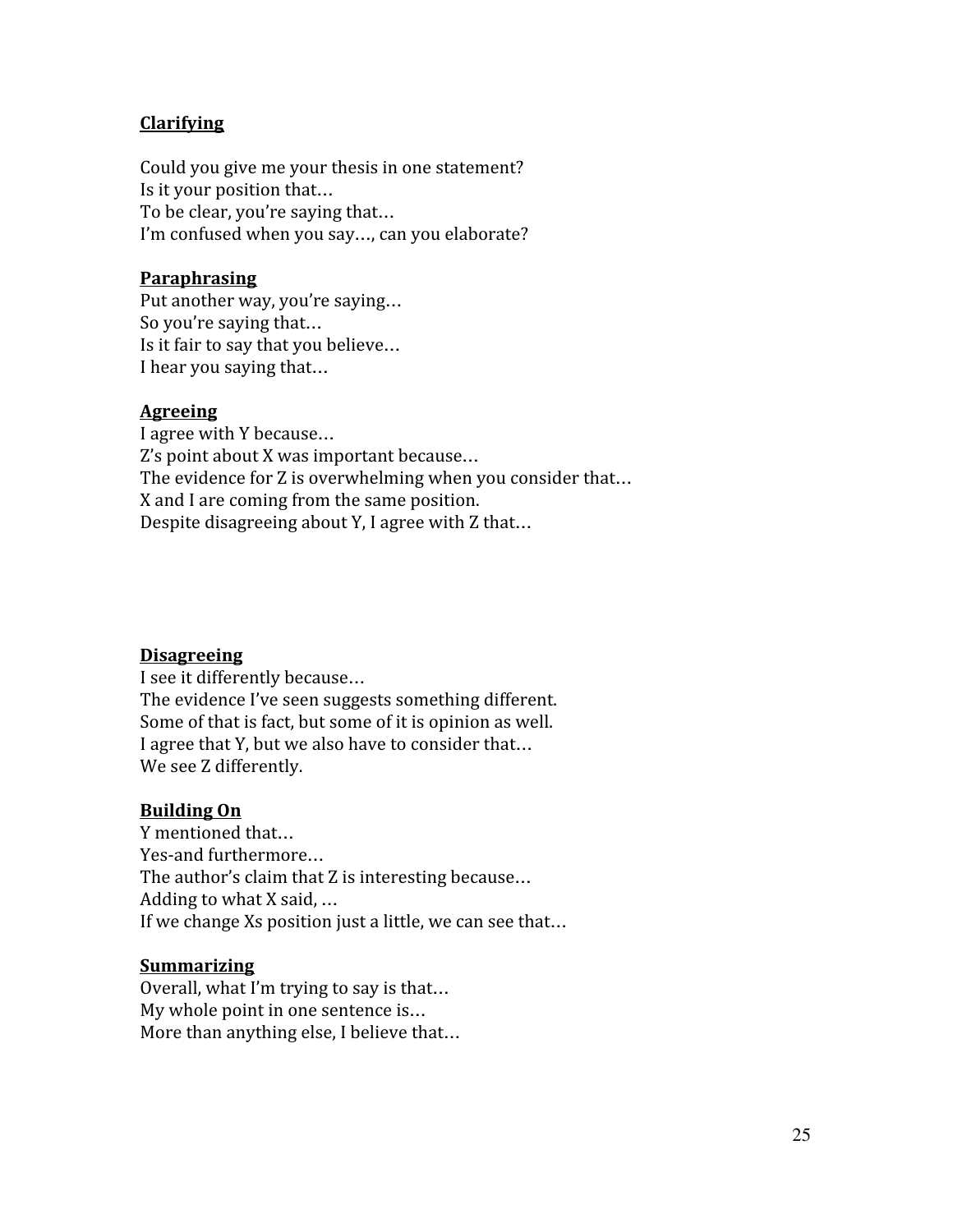### **Helping to Make our Lessons "Lit"**

#### As you plan each daily lesson consider the following framework in creating your magic!!

| Learning Targets: (Use I can statements)                                                                                                   |  |
|--------------------------------------------------------------------------------------------------------------------------------------------|--|
| <b>Essential Question of Day</b>                                                                                                           |  |
| Vocabulary for Unit (Remember only<br>10-12 words are recommended per unit)                                                                |  |
| Strategy to teach vocabulary                                                                                                               |  |
| Community Building (What's Your Plan?)                                                                                                     |  |
| Strategies or methods to teach essential<br>question. (Lecture/notes, Brainpop,<br>Video, Gallery Walk, Read, Stories, Role<br>Play, etc.) |  |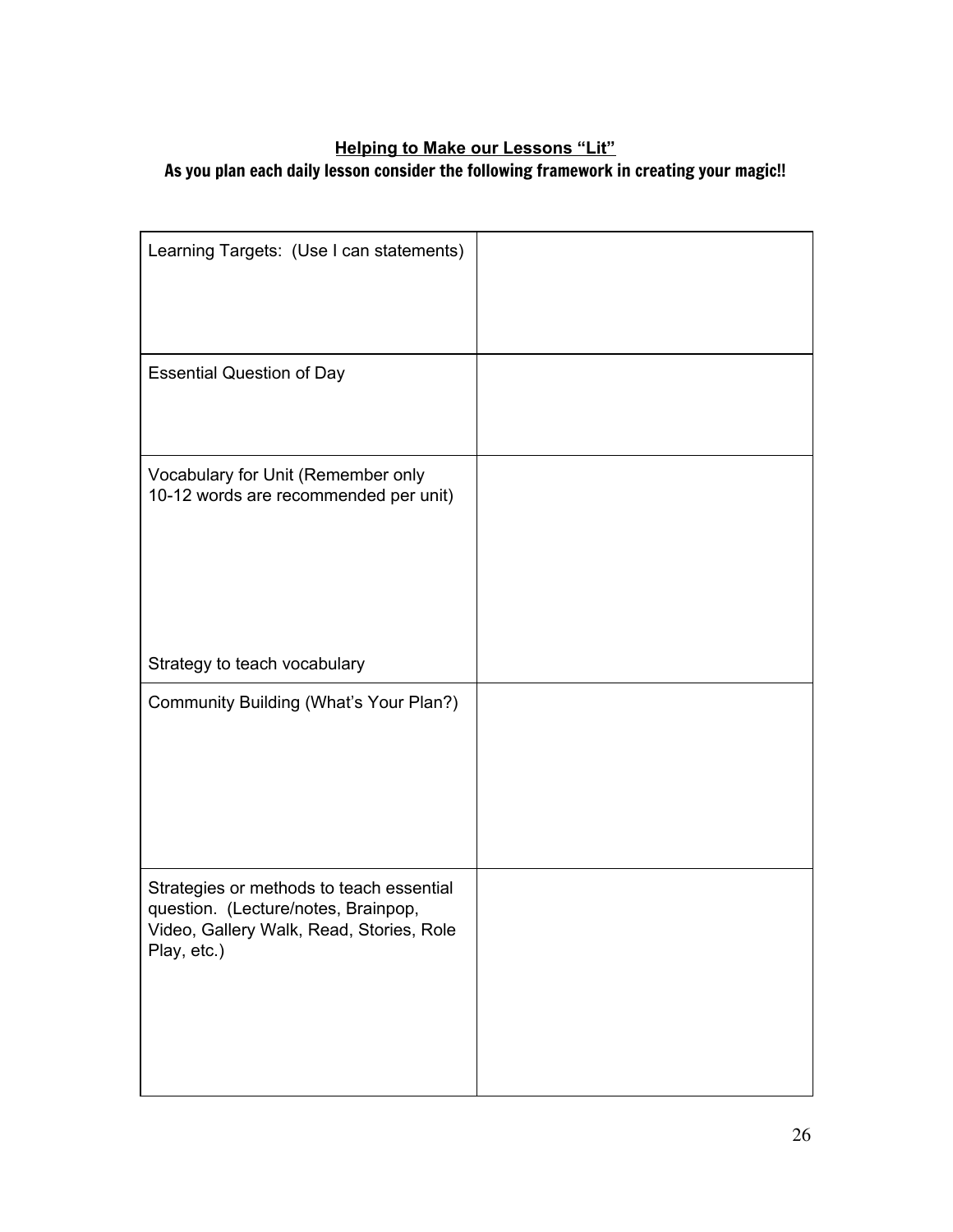| Strategy to process information (Review<br>game, Kahoot, Quizlet, Reteach, Draw,<br>Fishbowl, Reflection)                                                                  |  |
|----------------------------------------------------------------------------------------------------------------------------------------------------------------------------|--|
| <b>Brain Booster (Community Building</b><br>activity could be one of your Brain<br>Breaksrememberstudents can only<br>listen to you for as many minutes as their<br>age!!) |  |
| Formative Assessment (How do you<br>know, they know, what they are suppose<br>to know, when they leave your class?)<br>Refer to Edutopia 53 Formative<br>Assessment ideas. |  |
| Your Own Reflection(How it go, what<br>would you change/add, etc.)                                                                                                         |  |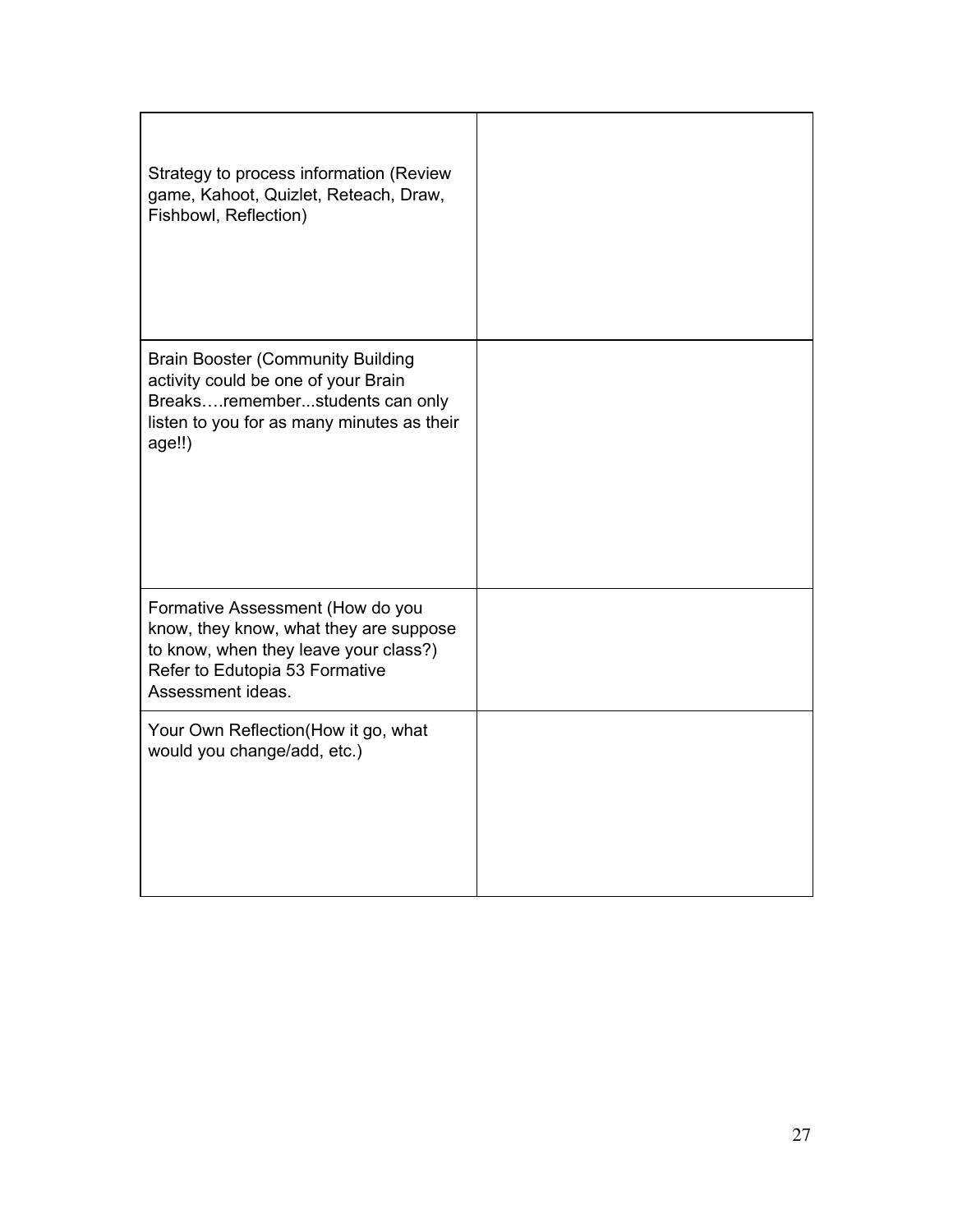#### **Books to Consider Reading on Understanding and Motivating Kids:**

If You Can't Manage Them, You Can't Teach Them, Kim Campbell with Dr. Kay Wahl, World Book Publications

Managing the Madness: <sup>A</sup> Practical Guide to Middle Grades Classrooms, Jack Berckemeyer

Teach Like <sup>a</sup> Champion 49 Techniques That Put Students on the Path to College, Doug Lemov

"The Teacher as Warm Demander," Elizabeth Bondy/Dorene D. Ross, Educational Leadership, September 2008

SOAR: <sup>A</sup> Handbook for Closing the Achievement Gap, Kim Campbell & Dr. Kay Wahl World Book Publications

Helping Boys Learn, Edmond Dixon

Attack of the Teenage Brain, John Medina

Gender Matters, Leonard Sax

If You Can't Manage Them, You Can't Teach Them, Kim Campbell with Kay Herting Wahl, Incentive Publications, pages 1-24, 2012.